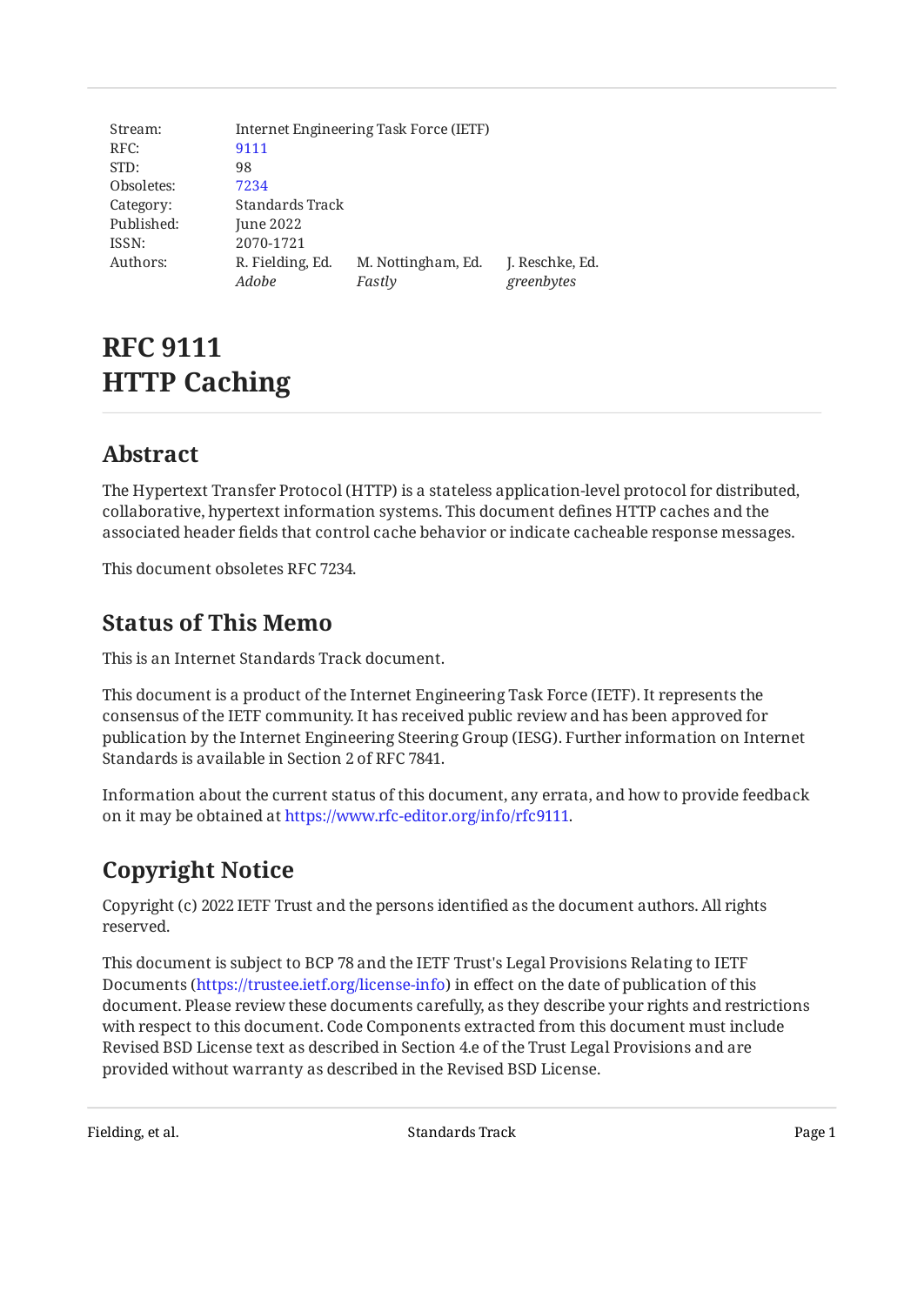This document may contain material from IETF Documents or IETF Contributions published or made publicly available before November 10, 2008. The person(s) controlling the copyright in some of this material may not have granted the IETF Trust the right to allow modifications of such material outside the IETF Standards Process. Without obtaining an adequate license from the person(s) controlling the copyright in such materials, this document may not be modified outside the IETF Standards Process, and derivative works of it may not be created outside the IETF Standards Process, except to format it for publication as an RFC or to translate it into languages other than English.

# <span id="page-1-0"></span>**[Table of Contents](#page-1-0)**

- [1](#page-3-0). [Introduction](#page-3-0)
	- [1.1.](#page-4-0) [Requirements Notation](#page-4-0)
	- [1.2.](#page-4-1) [Syntax Notation](#page-4-1)
		- [1.2.1](#page-4-2). [Imported Rules](#page-4-2)
		- [1.2.2](#page-5-0). [Delta Seconds](#page-5-0)
- [2](#page-5-1). [Overview of Cache Operation](#page-5-1)
- [3](#page-6-0). [Storing Responses in Caches](#page-6-0)
	- [3.1.](#page-7-0) [Storing Header and Trailer Fields](#page-7-0)
	- [3.2.](#page-7-1) [Updating Stored Header Fields](#page-7-1)
	- [3.3.](#page-8-0) [Storing Incomplete Responses](#page-8-0)
	- [3.4.](#page-8-1) [Combining Partial Content](#page-8-1)
	- [3.5.](#page-9-0) [Storing Responses to Authenticated Requests](#page-9-0)
- [4](#page-9-1). [Constructing Responses from Caches](#page-9-1)
	- [4.1.](#page-10-0) [Calculating Cache Keys with the Vary Header Field](#page-10-0)
	- [4.2.](#page-10-1) [Freshness](#page-10-1)
		- [4.2.1](#page-12-0). [Calculating Freshness Lifetime](#page-12-0)
		- [4.2.2](#page-12-1). [Calculating Heuristic Freshness](#page-12-1)
		- [4.2.3](#page-13-0). [Calculating Age](#page-13-0)
		- [4.2.4](#page-14-0). [Serving Stale Responses](#page-14-0)
	- [4.3.](#page-14-1) [Validation](#page-14-1)
		- [4.3.1](#page-14-2). [Sending a Validation Request](#page-14-2)
		- [4.3.2](#page-15-0). [Handling a Received Validation Request](#page-15-0)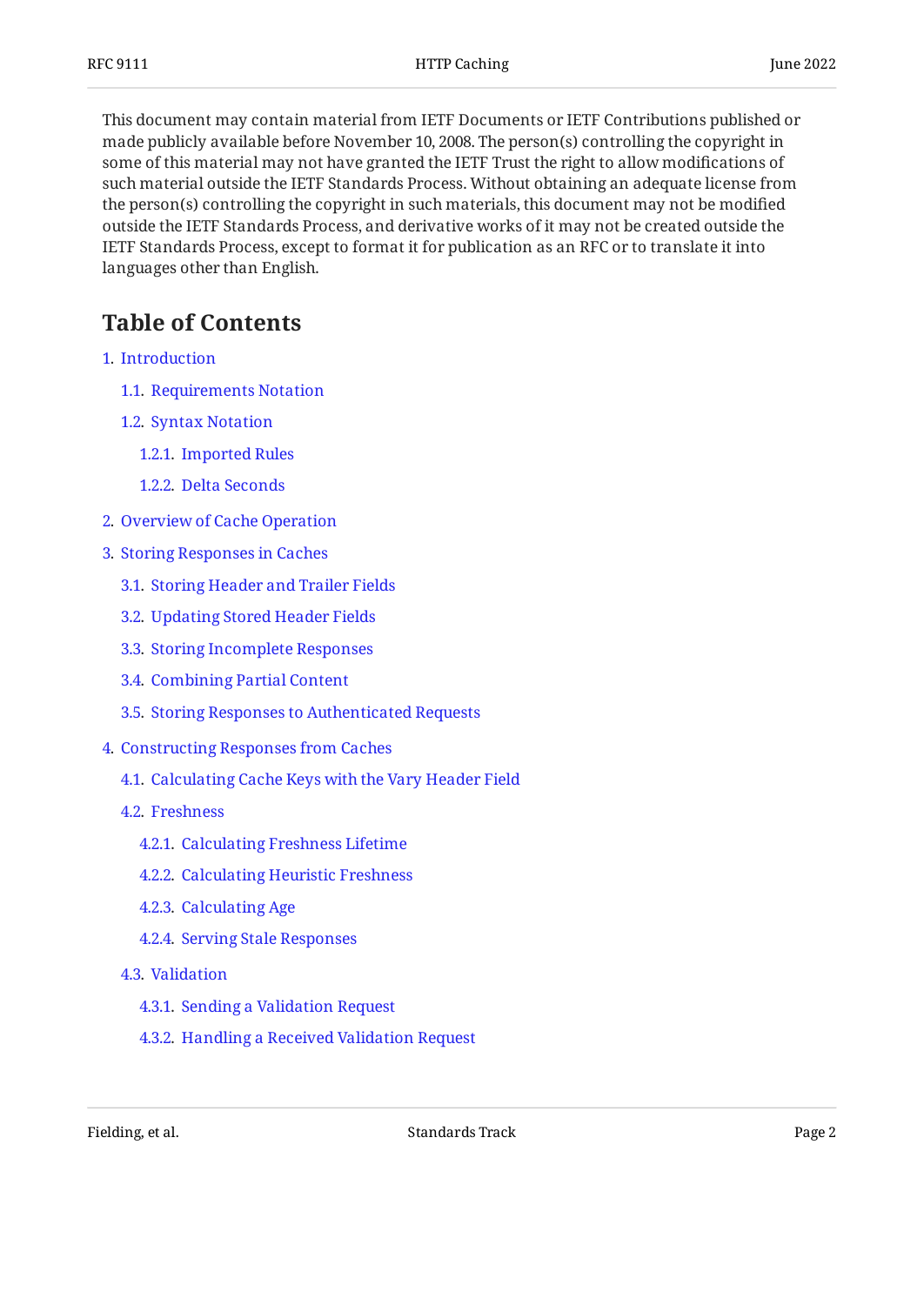- [4.3.3](#page-16-0). [Handling a Validation Response](#page-16-0)
- [4.3.4](#page-17-0). [Freshening Stored Responses upon Validation](#page-17-0)
- [4.3.5](#page-17-1). [Freshening Responses with HEAD](#page-17-1)
- [4.4.](#page-18-0) [Invalidating Stored Responses](#page-18-0)
- [5](#page-18-1). [Field De](#page-18-1)finitions
	- [5.1.](#page-18-2) [Age](#page-18-2)
	- [5.2.](#page-19-0) [Cache-Control](#page-19-0)
		- [5.2.1](#page-19-1). [Request Directives](#page-19-1)
			- [5.2.1.1.](#page-19-2) [max-age](#page-19-2)
			- [5.2.1.2.](#page-20-0) [max-stale](#page-20-0)
			- [5.2.1.3.](#page-20-1) [min-fresh](#page-20-1)
			- [5.2.1.4.](#page-20-2) [no-cache](#page-20-2)
			- [5.2.1.5.](#page-20-3) [no-store](#page-20-3)
			- [5.2.1.6.](#page-21-0) [no-transform](#page-21-0)
			- [5.2.1.7.](#page-21-1) [only-if-cached](#page-21-1)
		- [5.2.2](#page-21-2). [Response Directives](#page-21-2)
			- [5.2.2.1.](#page-21-3) [max-age](#page-21-3)
			- [5.2.2.2.](#page-21-4) [must-revalidate](#page-21-4)
			- [5.2.2.3.](#page-22-0) [must-understand](#page-22-0)
			- [5.2.2.4.](#page-22-1) [no-cache](#page-22-1)
			- [5.2.2.5.](#page-22-2) [no-store](#page-22-2)
			- [5.2.2.6.](#page-23-0) [no-transform](#page-23-0)
			- [5.2.2.7.](#page-23-1) [private](#page-23-1)
			- [5.2.2.8.](#page-23-2) [proxy-revalidate](#page-23-2)
			- [5.2.2.9.](#page-24-0) [public](#page-24-0)
			- [5.2.2.10.](#page-24-1) [s-maxage](#page-24-1)
		- [5.2.3](#page-24-2). [Extension Directives](#page-24-2)
		- [5.2.4](#page-25-0). [Cache Directive Registry](#page-25-0)
	- [5.3.](#page-25-1) [Expires](#page-25-1)
	- [5.4.](#page-26-0) [Pragma](#page-26-0)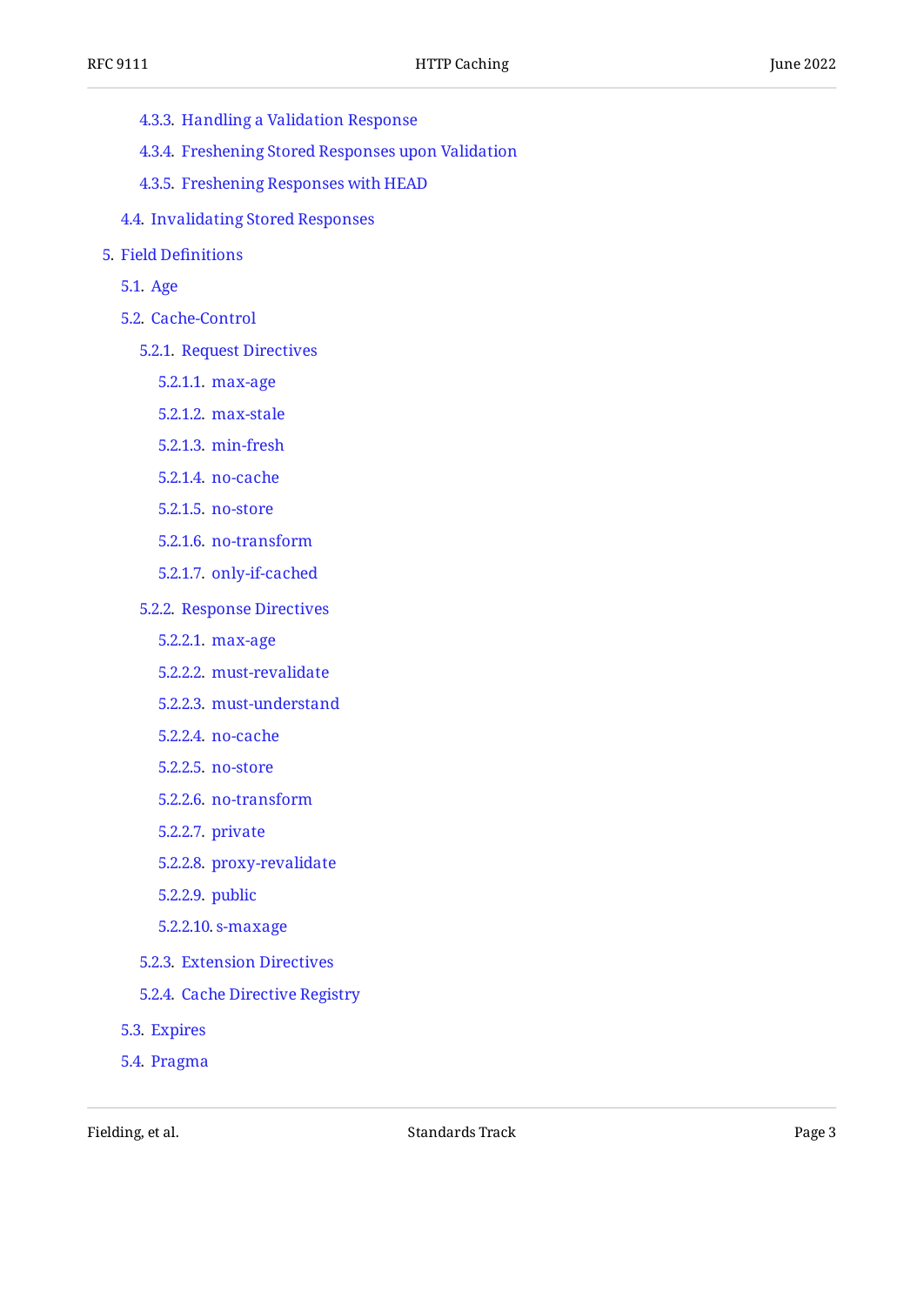#### [5.5.](#page-26-1) [Warning](#page-26-1)

- [6](#page-27-0). [Relationship to Applications and Other Caches](#page-27-0)
- [7](#page-27-1). [Security Considerations](#page-27-1)
	- [7.1.](#page-28-0) [Cache Poisoning](#page-28-0)
	- [7.2.](#page-28-1) [Timing Attacks](#page-28-1)
	- [7.3.](#page-28-2) [Caching of Sensitive Information](#page-28-2)

## [8](#page-28-3). [IANA Considerations](#page-28-3)

- [8.1.](#page-28-4) [Field Name Registration](#page-28-4)
- [8.2.](#page-29-0) [Cache Directive Registration](#page-29-0)
- [8.3.](#page-30-0) [Warn Code Registry](#page-30-0)
- [9](#page-30-1). [References](#page-30-1)
	- [9.1.](#page-30-2) [Normative References](#page-30-2)
	- [9.2.](#page-30-3) [Informative References](#page-30-3)
- [Appendix A.](#page-31-0) [Collected ABNF](#page-31-0)
- [Appendix B.](#page-31-1) [Changes from RFC 7234](#page-31-1)

[Acknowledgements](#page-32-0)

[Index](#page-32-1)

[Authors' Addresses](#page-34-0)

# <span id="page-3-0"></span>**[1. Introduction](#page-3-0)**

The Hypertext Transfer Protocol (HTTP) is a stateless application-level request/response protocol that uses extensible semantics and self-descriptive messages for flexible interaction with network-based hypertext information systems. It is typically used for distributed information systems, where the use of response caches can improve performance. This document defines aspects of HTTP related to caching and reusing response messages.

An HTTP "cache" is a local store of response messages and the subsystem that controls storage, retrieval, and deletion of messages in it. A cache stores cacheable responses to reduce the response time and network bandwidth consumption on future equivalent requests. Any client or server MAY use a cache, though not when acting as a tunnel ([Section 3.7](https://www.rfc-editor.org/rfc/rfc9110#section-3.7) of [[HTTP\]](#page-30-4)).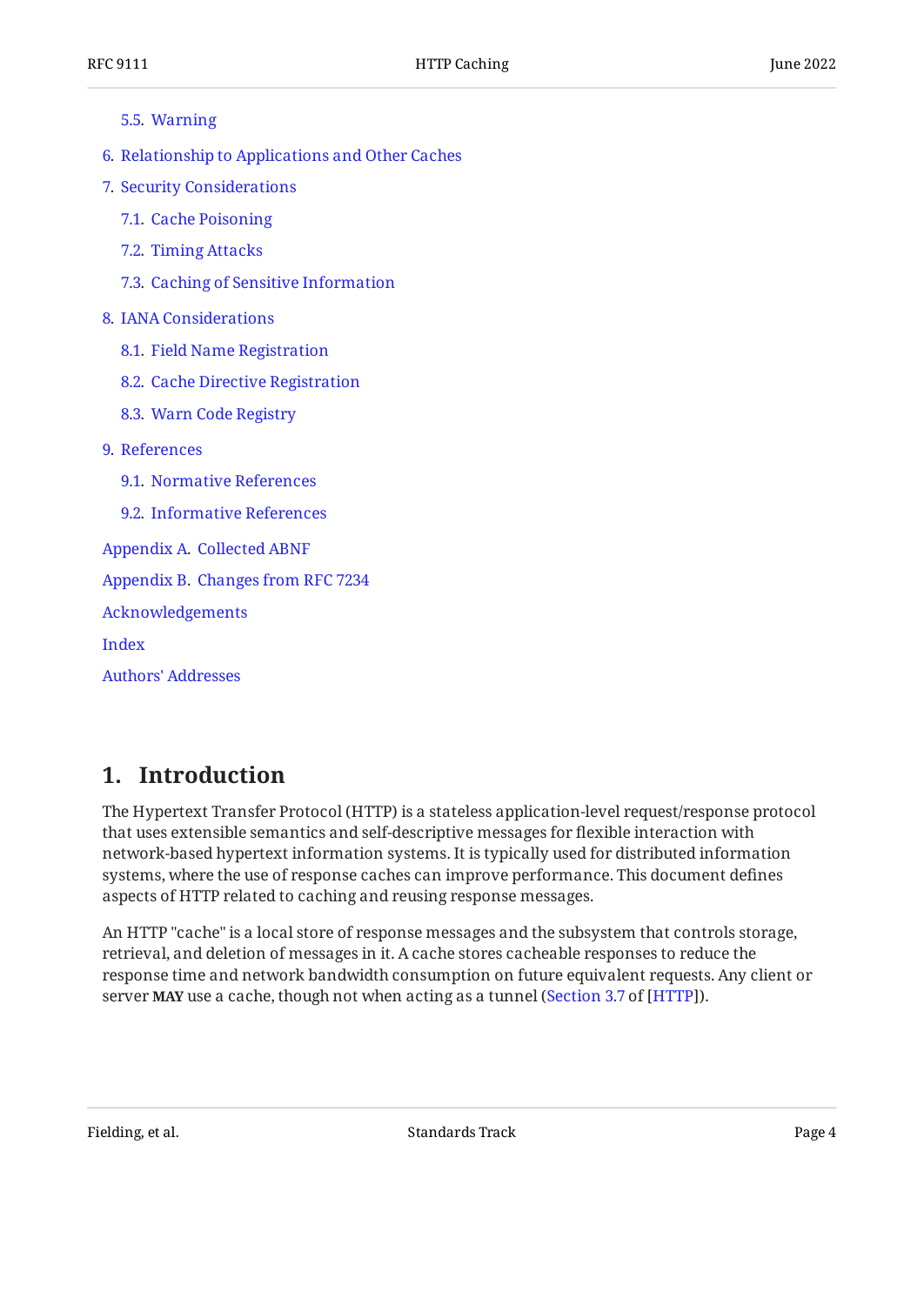A "shared cache" is a cache that stores responses for reuse by more than one user; shared caches are usually (but not always) deployed as a part of an intermediary. A "private cache", in contrast, is dedicated to a single user; often, they are deployed as a component of a user agent.

The goal of HTTP caching is significantly improving performance by reusing a prior response message to satisfy a current request. A cache considers a stored response "fresh", as defined in [Section 4.2](#page-10-1), if it can be reused without "validation" (checking with the origin server to see if the cached response remains valid for this request). A fresh response can therefore reduce both latency and network overhead each time the cache reuses it. When a cached response is not fresh, it might still be reusable if validation can freshen it ([Section 4.3](#page-14-1)) or if the origin is unavailable ([Section 4.2.4\)](#page-14-0).

<span id="page-4-0"></span>This document obsoletes [RFC 7234](#page-31-2), with the changes being summarized in [Appendix B.](#page-31-1)

# **[1.1. Requirements Notation](#page-4-0)**

The key words "MUST", "MUST NOT", "REQUIRED", "SHALL", "SHALL NOT", "SHOULD", "SHOULD NOT", "**RECOMMENDED", "NOT RECOMMENDED", "MAY",** and "OPTIONAL" in this document are to be interpreted as described in BCP 14 [RFC2119] [RFC8174] when, and only when, they appear in all capitals, as shown here.

[Section 2](https://www.rfc-editor.org/rfc/rfc9110#section-2) of [[HTTP\]](#page-30-4) defines conformance criteria and contains considerations regarding error handling.

# <span id="page-4-1"></span>**[1.2. Syntax Notation](#page-4-1)**

This specification uses the Augmented Backus-Naur Form (ABNF) notation of [\[RFC5234](#page-30-7)], extended with the notation for case-sensitivity in strings defined in [RFC7405].

Italso uses a list extension, defined in Section 5.6.1 of [HTTP], that allows for compact definition of comma-separated lists using a "#" operator (similar to how the "\*" operator indicates repetition). [Appendix A](#page-31-0) shows the collected grammar with all list operators expanded to standard ABNF notation.

## <span id="page-4-2"></span>**[1.2.1. Imported Rules](#page-4-2)**

The following core rule is included by reference, as defined in [\[RFC5234](#page-30-7)], [Appendix B.1](https://www.rfc-editor.org/rfc/rfc5234#appendix-B.1): DIGIT (decimal 0-9).

<span id="page-4-3"></span>[[HTTP\]](#page-30-4) defines the following rules:

```
HTTP-date = <HTTP-date, see [HTTP], Section 5.6.7><br>5.6.7<br>1.7= <0WS, see [HTTP], Section 5.6.3>
  field-name = <field-name, see [HTTP], Section 5.1>
 quoted-string = <quoted-string, see [HTTP], Section 5.6.4>
 token = <token, see [HTTP], Section 5.6.2>
```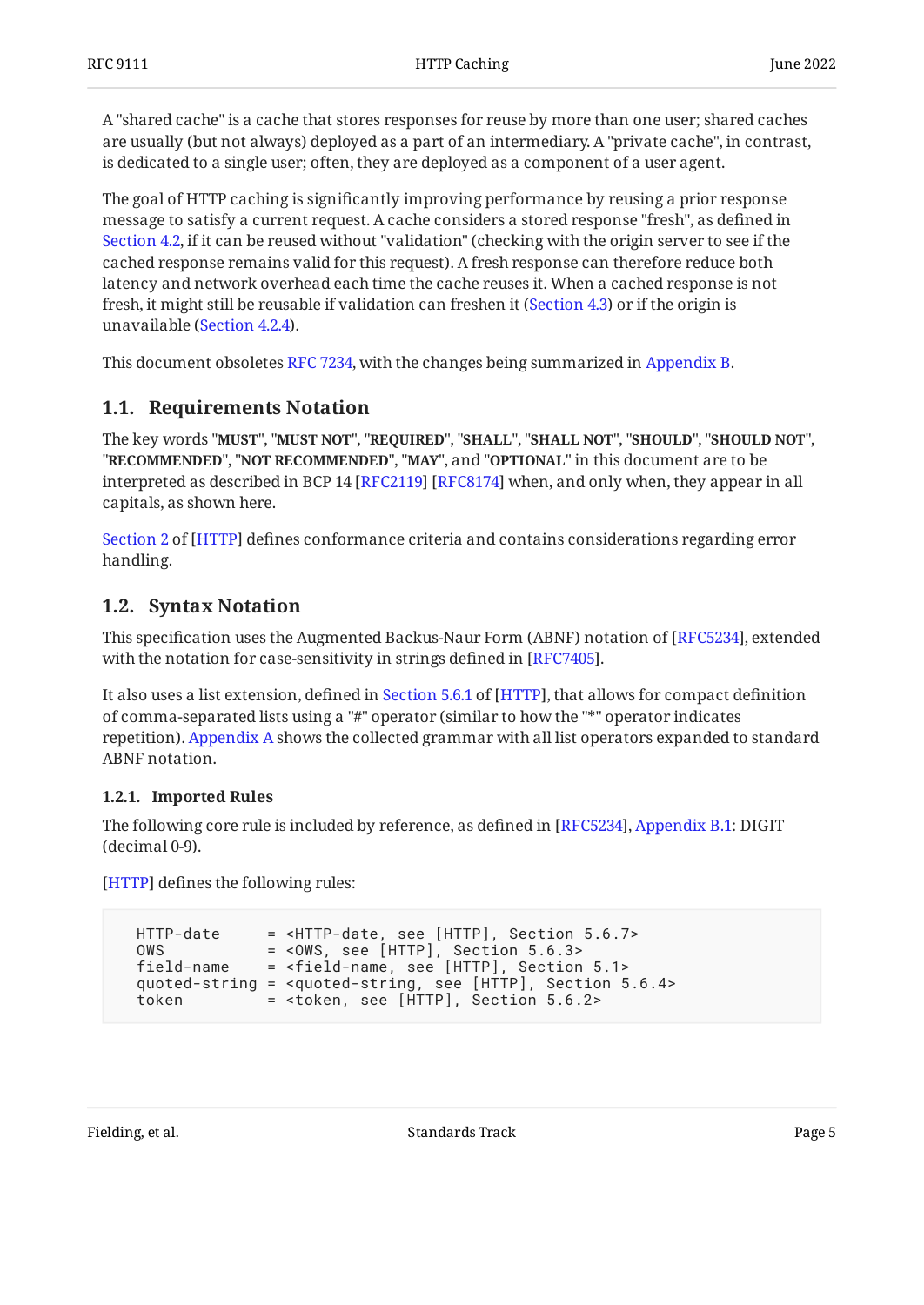## <span id="page-5-0"></span>**[1.2.2. Delta Seconds](#page-5-0)**

The delta-seconds rule specifies a non-negative integer, representing time in seconds.

delta-seconds = 1\*DIGIT

A recipient parsing a delta-seconds value and converting it to binary form ought to use an arithmetic type of at least 31 bits of non-negative integer range. If a cache receives a deltaseconds value greater than the greatest integer it can represent, or if any of its subsequent

calculations overflows, the cache **MUST** consider the value to be 2147483648 (2 $^{31}$ ) or the greatest positive integer it can conveniently represent.

**Note:** The value 2147483648 is here for historical reasons, represents infinity (over 68 years), and does not need to be stored in binary form; an implementation could produce it as a string if any overflow occurs, even if the calculations are performed with an arithmetic type incapable of directly representing that number. What matters here is that an overflow be detected and not treated as a negative value in later calculations.

# <span id="page-5-1"></span>**[2. Overview of Cache Operation](#page-5-1)**

Proper cache operation preserves the semantics of HTTP transfers while reducing the transmissionof information already held in the cache. See Section 3 of [HTTP] for the general terminology and core concepts of HTTP.

Although caching is an entirely **OPTIONAL** feature of HTTP, it can be assumed that reusing a cached response is desirable and that such reuse is the default behavior when no requirement or local configuration prevents it. Therefore, HTTP cache requirements are focused on preventing a cache from either storing a non-reusable response or reusing a stored response inappropriately, rather than mandating that caches always store and reuse particular responses.

The "cache key" is the information a cache uses to choose a response and is composed from, at a minimum, the request method and target URI used to retrieve the stored response; the method determines under which circumstances that response can be used to satisfy a subsequent request. However, many HTTP caches in common use today only cache GET responses and therefore only use the URI as the cache key.

A cache might store multiple responses for a request target that is subject to content negotiation. Caches differentiate these responses by incorporating some of the original request's header fields into the cache key as well, using information in the Vary response header field, as per [Section 4.1](#page-10-0).

Caches might incorporate additional material into the cache key. For example, user agent caches might include the referring site's identity, thereby "double keying" the cache to avoid some privacy risks (see [Section 7.2\)](#page-28-1).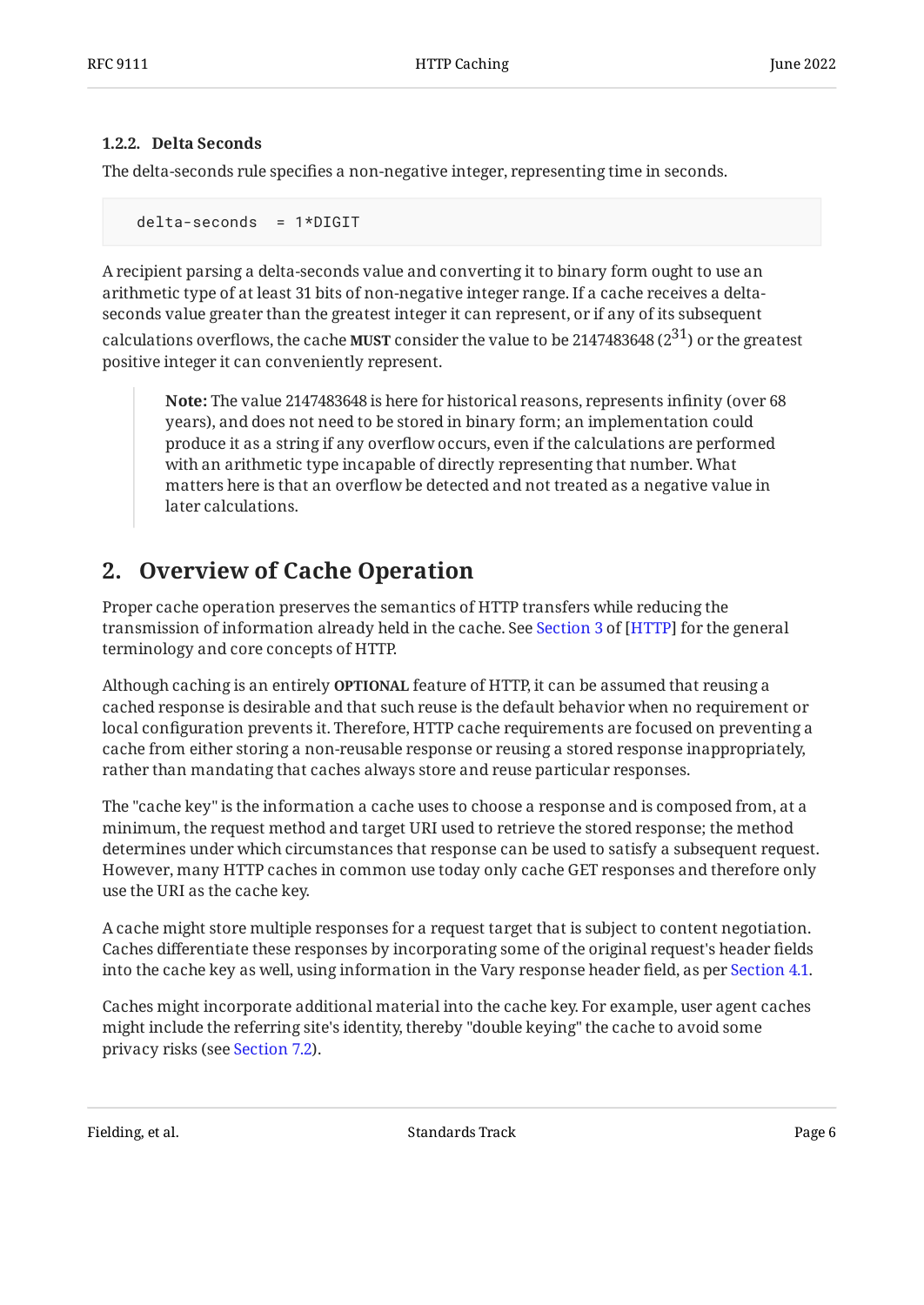Most commonly, caches store the successful result of a retrieval request: i.e., a 200 (OK) response to a GET request, which contains a representation of the target resource ([Section 9.3.1](https://www.rfc-editor.org/rfc/rfc9110#section-9.3.1) of [\[HTTP](#page-30-4)]). However, it is also possible to store redirects, negative results (e.g., 404 (Not Found)), incomplete results (e.g., 206 (Partial Content)), and responses to methods other than GET if the method's definition allows such caching and defines something suitable for use as a cache key.

A cache is "disconnected" when it cannot contact the origin server or otherwise find a forward path for a request. A disconnected cache can serve stale responses in some circumstances ([Section 4.2.4\)](#page-14-0).

# <span id="page-6-0"></span>**[3. Storing Responses in Caches](#page-6-0)**

A cache MUST NOT store a response to a request unless:

- the request method is understood by the cache; •
- $\bullet$ the response status code is final (see Section 15 of [HTTP]);
- $\bullet$  if the response status code is 206 or 304, or the must-understand cache directive (see [Section](#page-22-0) [5.2.2.3\)](#page-22-0) is present: the cache understands the response status code;
- the no-store cache directive is not present in the response (see [Section 5.2.2.5](#page-22-2));
- $\bullet$  if the cache is shared: the private response directive is either not present or allows a shared cache to store a modified response; see [Section 5.2.2.7\)](#page-23-1);
- $\bullet$  if the cache is shared: the Authorization header field is not present in the request (see [Section](https://www.rfc-editor.org/rfc/rfc9110#section-11.6.2) [11.6.2](https://www.rfc-editor.org/rfc/rfc9110#section-11.6.2) of [\[HTTP](#page-30-4)]) or a response directive is present that explicitly allows shared caching (see [Section 3.5](#page-9-0)); and
- the response contains at least one of the following:
	- a public response directive (see [Section 5.2.2.9](#page-24-0));
	- a private response directive, if the cache is not shared (see [Section 5.2.2.7\)](#page-23-1);
	- an [Expires](#page-25-1) header field (see [Section 5.3](#page-25-1));
	- a max-age response directive (see [Section 5.2.2.1](#page-21-3));
	- if the cache is shared: an s-maxage response directive (see [Section 5.2.2.10](#page-24-1));
	- a cache extension that allows it to be cached (see [Section 5.2.3\)](#page-24-2); or
	- a status code that is defined as heuristically cacheable (see [Section 4.2.2\)](#page-12-1).

Note that a cache extension can override any of the requirements listed; see [Section 5.2.3](#page-24-2).

In this context, a cache has "understood" a request method or a response status code if it recognizes it and implements all specified caching-related behavior.

Note that, in normal operation, some caches will not store a response that has neither a cache validator nor an explicit expiration time, as such responses are not usually useful to store. However, caches are not prohibited from storing such responses.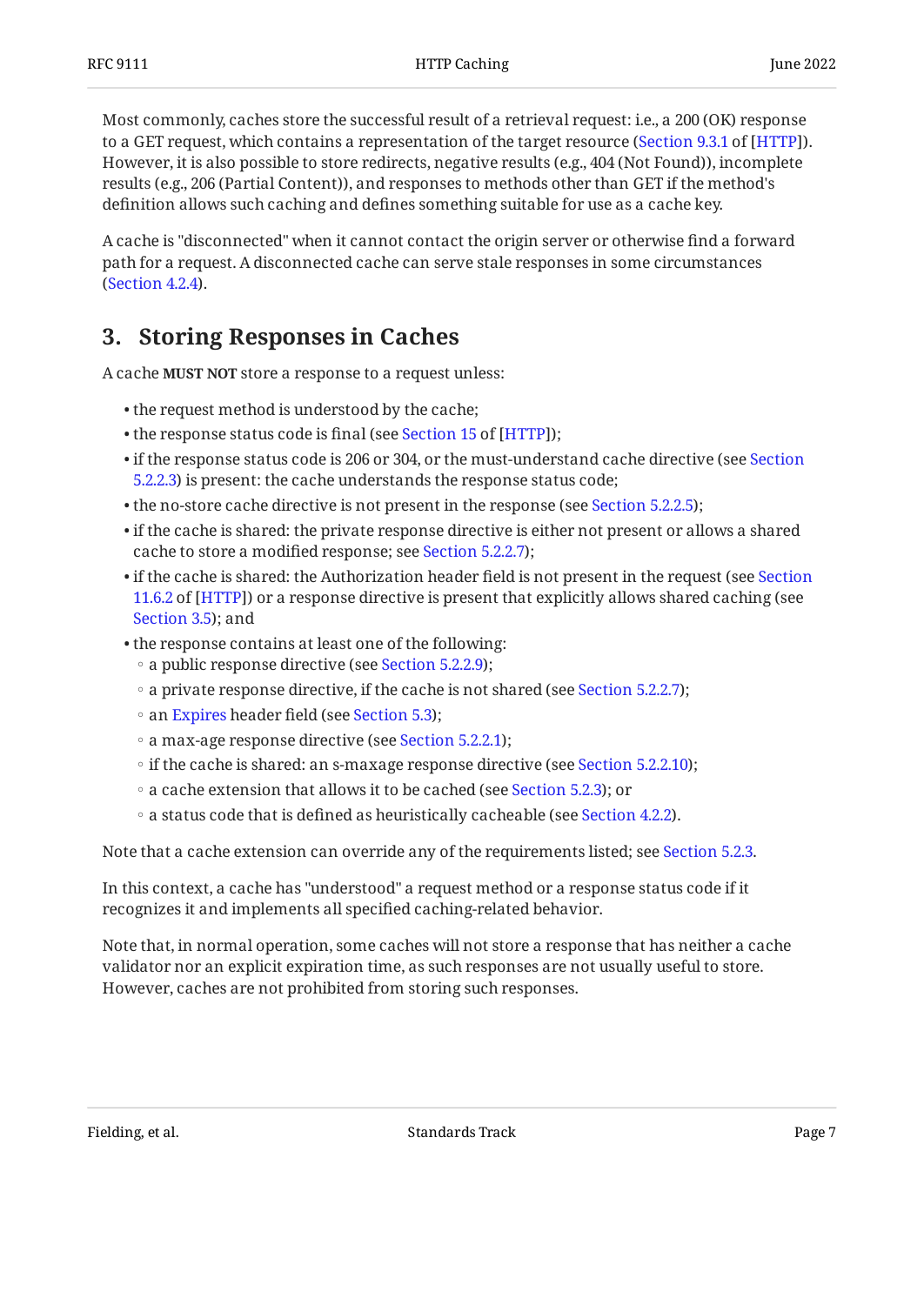# <span id="page-7-0"></span>**[3.1. Storing Header and Trailer Fields](#page-7-0)**

Caches **MUST** include all received response header fields -- including unrecognized ones -- when storing a response; this assures that new HTTP header fields can be successfully deployed. However, the following exceptions are made:

- $\bullet$  The Connection header field and fields whose names are listed in it are required by [Section](https://www.rfc-editor.org/rfc/rfc9110#section-7.6.1) [7.6.1](https://www.rfc-editor.org/rfc/rfc9110#section-7.6.1) of [\[HTTP](#page-30-4)] to be removed before forwarding the message. This **MAY** be implemented by doing so before storage.
- $\bullet$  Likewise, some fields' semantics require them to be removed before forwarding the message, andthis **MAY** be implemented by doing so before storage; see Section 7.6.1 of [HTTP] for some examples.
- The no-cache ([Section 5.2.2.4](#page-22-1)) and private ([Section 5.2.2.7\)](#page-23-1) cache directives can have arguments that prevent storage of header fields by all caches and shared caches, respectively.
- Header fields that are specific to the proxy that a cache uses when forwarding a request **MUST NOT** be stored, unless the cache incorporates the identity of the proxy into the cache key. Effectively, this is limited to Proxy-Authenticate ([Section 11.7.1](https://www.rfc-editor.org/rfc/rfc9110#section-11.7.1) of [\[HTTP](#page-30-4)]), Proxy-Authentication-Info ([Section 11.7.3](https://www.rfc-editor.org/rfc/rfc9110#section-11.7.3) of [\[HTTP](#page-30-4)]), and Proxy-Authorization ([Section 11.7.2](https://www.rfc-editor.org/rfc/rfc9110#section-11.7.2) of ). [[HTTP\]](#page-30-4)

Caches **MAY** either store trailer fields separate from header fields or discard them. Caches **MUST NOT** combine trailer fields with header fields.

# <span id="page-7-1"></span>**[3.2. Updating Stored Header Fields](#page-7-1)**

Caches are required to update a stored response's header fields from another (typically newer) response in several situations; for example, see Sections [3.4,](#page-8-1) [4.3.4](#page-17-0), and [4.3.5.](#page-17-1)

When doing so, the cache **MUST** add each header field in the provided response to the stored response, replacing field values that are already present, with the following exceptions:

- Header fields excepted from storage in [Section 3.1](#page-7-0), •
- Header fields that the cache's stored response depends upon, as described below, •
- $\bullet$  Header fields that are automatically processed and removed by the recipient, as described below, and
- The Content-Length header field. •

In some cases, caches (especially in user agents) store the results of processing the received response, rather than the response itself, and updating header fields that affect that processing can result in inconsistent behavior and security issues. Caches in this situation MAY omit these header fields from updating stored responses on an exceptional basis but **SHOULD** limit such omission to those fields necessary to assure integrity of the stored response.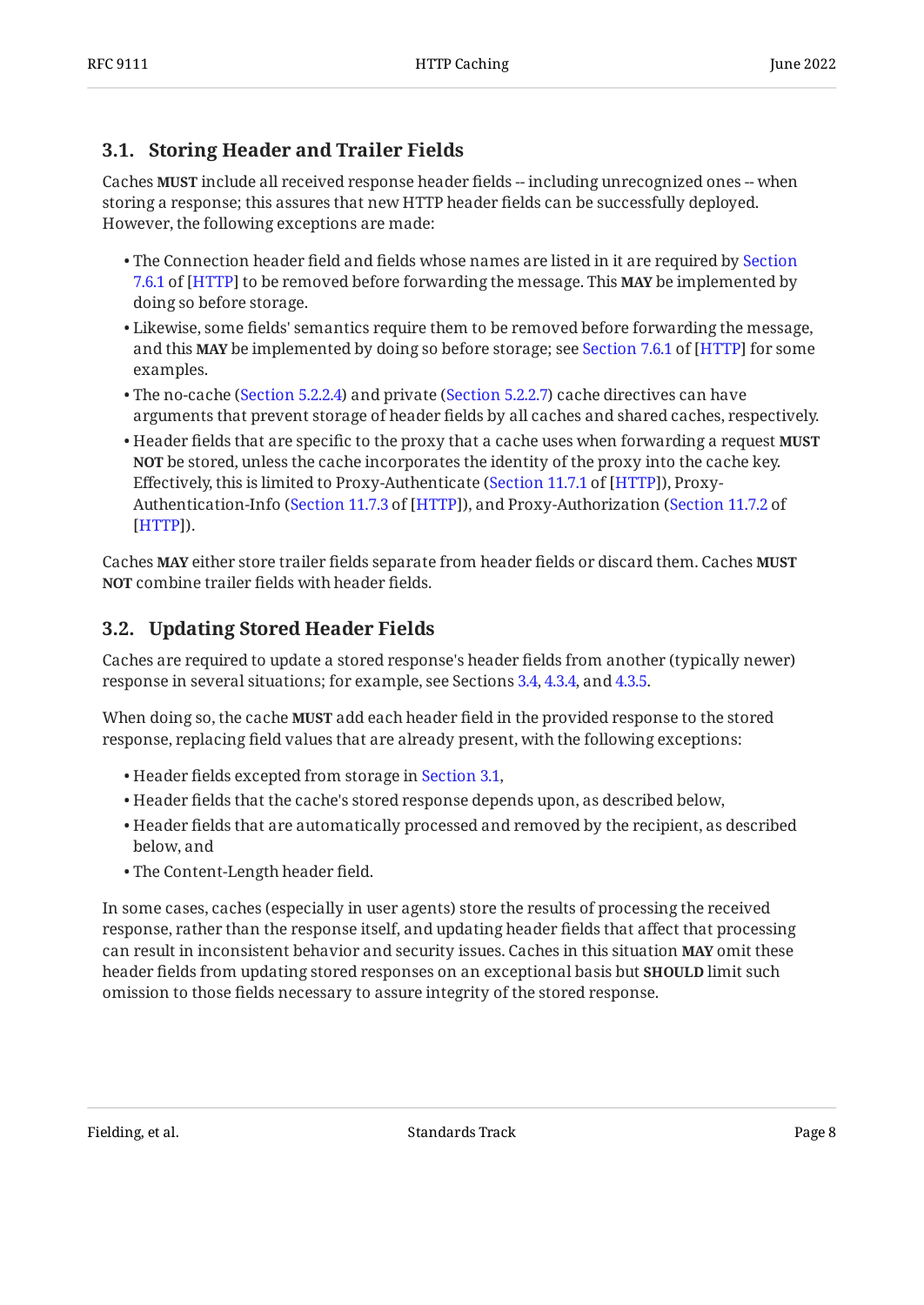For example, a browser might decode the content coding of a response while it is being received, creating a disconnect between the data it has stored and the response's original metadata. Updating that stored metadata with a different Content-Encoding header field would be problematic. Likewise, a browser might store a post-parse HTML tree rather than the content received in the response; updating the Content-Type header field would not be workable in this case because any assumptions about the format made in parsing would now be invalid.

Furthermore, some fields are automatically processed and removed by the HTTP implementation, such as the Content-Range header field. Implementations **MAY** automatically omit such header fields from updates, even when the processing does not actually occur.

Note that the Content-\* prefix is not a signal that a header field is omitted from update; it is a convention for MIME header fields, not HTTP.

# <span id="page-8-0"></span>**[3.3. Storing Incomplete Responses](#page-8-0)**

If the request method is GET, the response status code is 200 (OK), and the entire response header section has been received, a cache **MAY** store a response that is not complete ([Section 6.1](https://www.rfc-editor.org/rfc/rfc9110#section-6.1) of ) provided that the stored response is recorded as being incomplete. Likewise, a 206 [[HTTP\]](#page-30-4) (Partial Content) response MAY be stored as if it were an incomplete 200 (OK) response. However, a cache **MUST NOT** store incomplete or partial-content responses if it does not support the Range and Content-Range header fields or if it does not understand the range units used in those fields.

A cache **MAY** complete a stored incomplete response by making a subsequent range request ([Section 14.2](https://www.rfc-editor.org/rfc/rfc9110#section-14.2) of [\[HTTP](#page-30-4)]) and combining the successful response with the stored response, as defined in [Section 3.4](#page-8-1). A cache **MUST NOT** use an incomplete response to answer requests unless the response has been made complete, or the request is partial and specifies a range wholly within the incomplete response. A cache **MUST NOT** send a partial response to a client without explicitly marking it using the 206 (Partial Content) status code.

# <span id="page-8-1"></span>**[3.4. Combining Partial Content](#page-8-1)**

A response might transfer only a partial representation if the connection closed prematurely or if the request used one or more Range specifiers ([Section 14.2](https://www.rfc-editor.org/rfc/rfc9110#section-14.2) of [\[HTTP](#page-30-4)]). After several such transfers, a cache might have received several ranges of the same representation. A cache **MAY** combine these ranges into a single stored response, and reuse that response to satisfy later requests, if they all share the same strong validator and the cache complies with the client requirementsin Section 15.3.7.3 of [HTTP].

When combining the new response with one or more stored responses, a cache **MUST** update the stored response header fields using the header fields provided in the new response, as per [Section](#page-7-1) [3.2.](#page-7-1)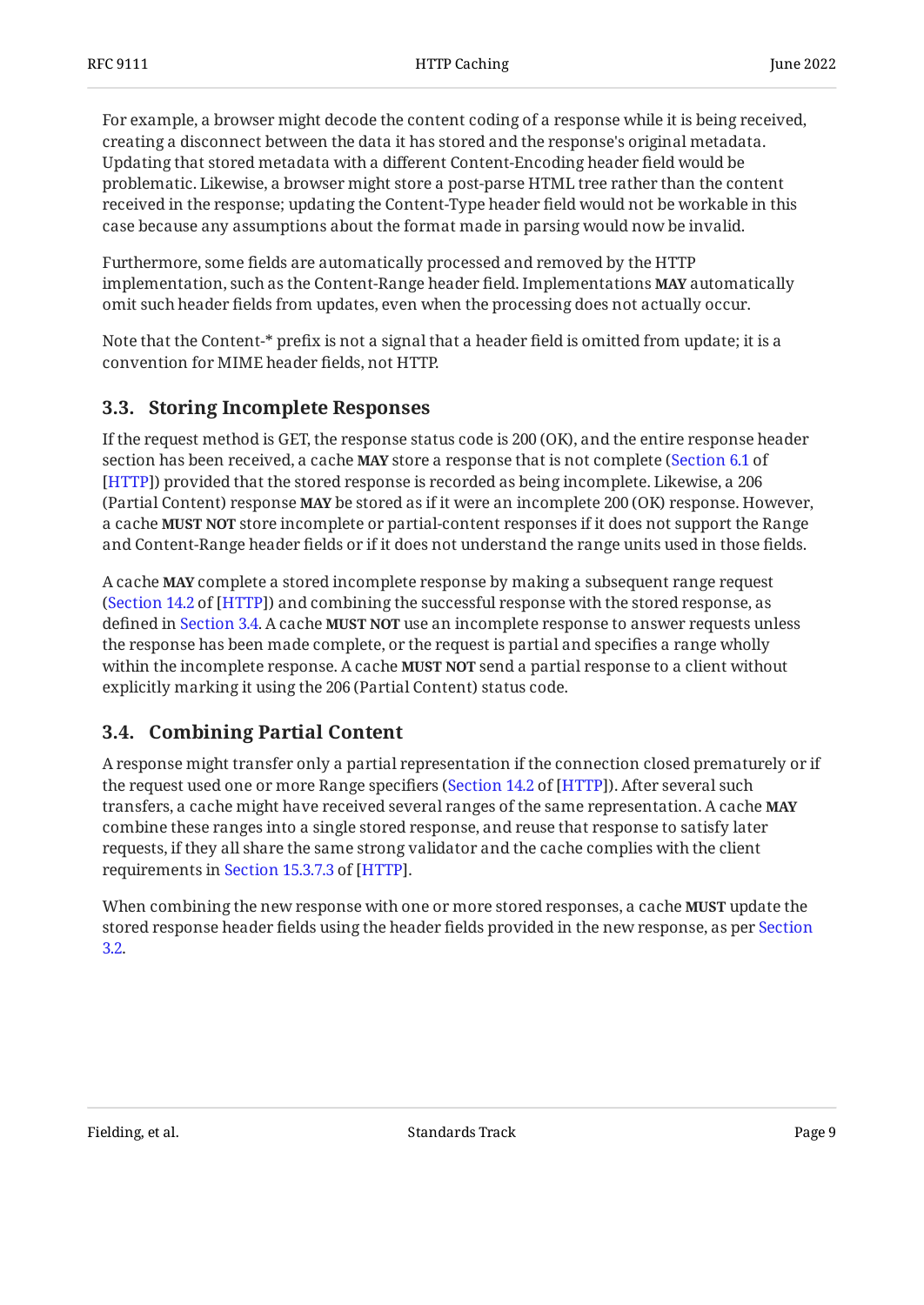# <span id="page-9-0"></span>**[3.5. Storing Responses to Authenticated Requests](#page-9-0)**

A shared cache **MUST NOT** use a cached response to a request with an Authorization header field (Section 11.6.2 of [HTTP]) to satisfy any subsequent request unless the response contains a [Cache-](#page-19-0)[Control](#page-19-0) field with a response directive ([Section 5.2.2\)](#page-21-2) that allows it to be stored by a shared cache, and the cache conforms to the requirements of that directive for that response.

<span id="page-9-1"></span>In this specification, the following response directives have such an effect: must-revalidate ([Section 5.2.2.2\)](#page-21-4), public [\(Section 5.2.2.9](#page-24-0)), and s-maxage ([Section 5.2.2.10](#page-24-1)).

# **[4. Constructing Responses from Caches](#page-9-1)**

When presented with a request, a cache **MUST NOT** reuse a stored response unless:

- $\bullet$  the presented target URI [\(](https://www.rfc-editor.org/rfc/rfc9110#section-7.1)Section 7.1 of [HTTP]) and that of the stored response match, and
- $\bullet$  the request method associated with the stored response allows it to be used for the presented request, and
- $\bullet$  request header fields nominated by the stored response (if any) match those presented (see [Section 4.1](#page-10-0)), and
- $\bullet$  the stored response does not contain the no-cache directive ([Section 5.2.2.4](#page-22-1)), unless it is successfully validated ([Section 4.3](#page-14-1)), and
- the stored response is one of the following:
	- fresh (see [Section 4.2](#page-10-1)), or
	- allowed to be served stale (see [Section 4.2.4\)](#page-14-0), or
	- successfully validated (see [Section 4.3](#page-14-1)).

Note that a cache extension can override any of the requirements listed; see [Section 5.2.3](#page-24-2).

When a stored response is used to satisfy a request without validation, a cache **MUST** generate an **MUST** [Age](#page-18-2) header field ([Section 5.1\)](#page-18-2), replacing any present in the response with a value equal to the stored response's current\_age; see [Section 4.2.3](#page-13-0).

A cache **MUST** write through requests with methods that are unsafe ([Section 9.2.1](https://www.rfc-editor.org/rfc/rfc9110#section-9.2.1) of [[HTTP\]](#page-30-4)) to the origin server; i.e., a cache is not allowed to generate a reply to such a request before having forwarded the request and having received a corresponding response.

Also, note that unsafe requests might invalidate already-stored responses; see [Section 4.4.](#page-18-0)

A cache can use a response that is stored or storable to satisfy multiple requests, provided that it is allowed to reuse that response for the requests in question. This enables a cache to "collapse requests" -- or combine multiple incoming requests into a single forward request upon a cache miss -- thereby reducing load on the origin server and network. Note, however, that if the cache cannot use the returned response for some or all of the collapsed requests, it will need to forward the requests in order to satisfy them, potentially introducing additional latency.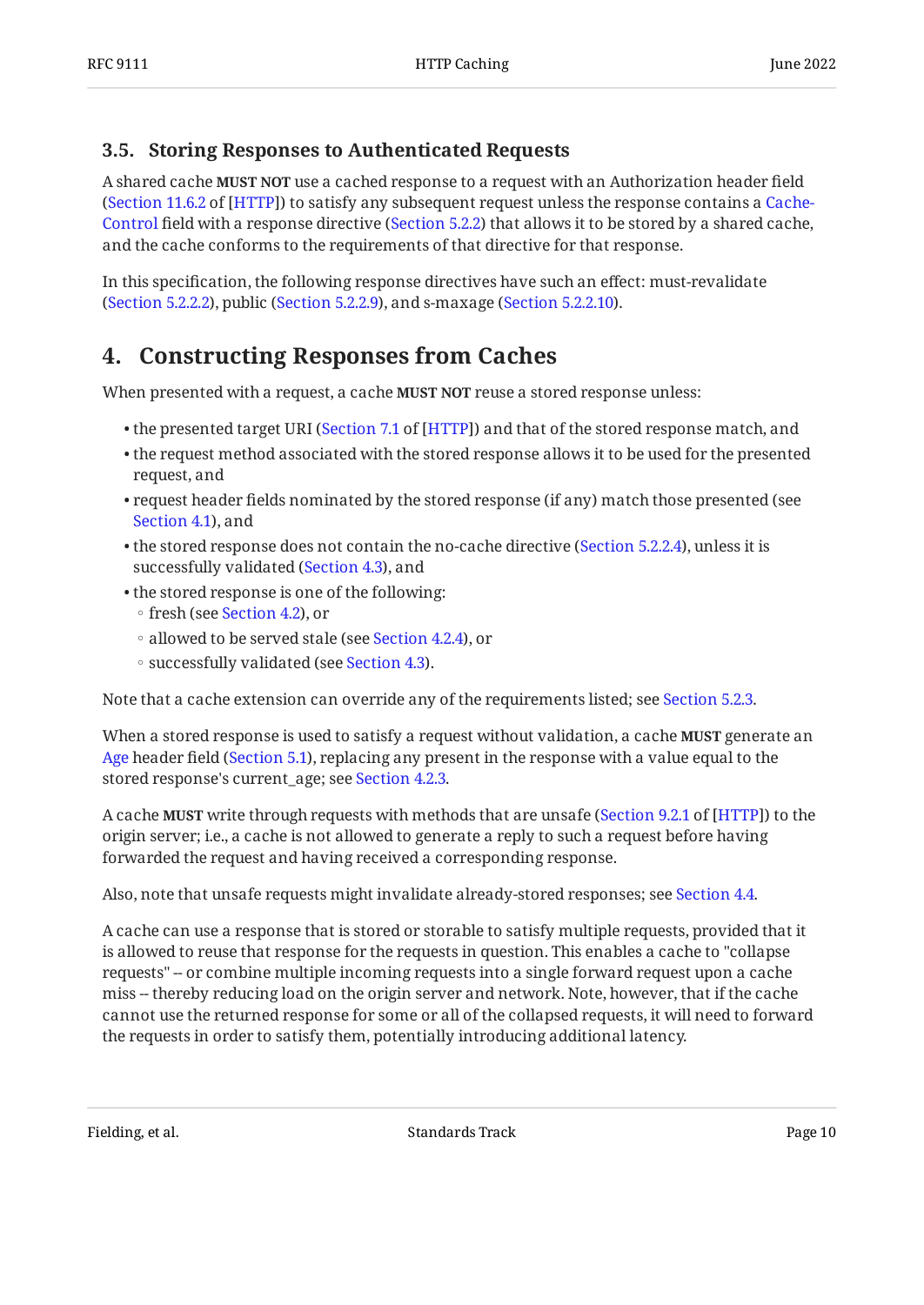When more than one suitable response is stored, a cache **MUST** use the most recent one (as determined by the Date header field). It can also forward the request with "Cache-Control: maxage=0" or "Cache-Control: no-cache" to disambiguate which response to use.

A cache without a clock ([Section 5.6.7](https://www.rfc-editor.org/rfc/rfc9110#section-5.6.7) of [\[HTTP](#page-30-4)]) **MUST** revalidate stored responses upon every use.

# <span id="page-10-0"></span>**[4.1. Calculating Cache Keys with the Vary Header Field](#page-10-0)**

When a cache receives a request that can be satisfied by a stored response and that stored response contains a Vary header field ([Section 12.5.5](https://www.rfc-editor.org/rfc/rfc9110#section-12.5.5) of [\[HTTP](#page-30-4)]), the cache **MUST NOT** use that stored response without revalidation unless all the presented request header fields nominated by that Vary field value match those fields in the original request (i.e., the request that caused the cached response to be stored).

The header fields from two requests are defined to match if and only if those in the first request can be transformed to those in the second request by applying any of the following:

- adding or removing whitespace, where allowed in the header field's syntax •
- $\bullet$ combining multiple header field lines with the same field name (see Section 5.2 of [HTTP])
- $\bullet$  normalizing both header field values in a way that is known to have identical semantics, according to the header field's specification (e.g., reordering field values when order is not significant; case-normalization, where values are defined to be case-insensitive)

If (after any normalization that might take place) a header field is absent from a request, it can only match another request if it is also absent there.

A stored response with a Vary header field value containing a member "\*" always fails to match.

If multiple stored responses match, the cache will need to choose one to use. When a nominated request header field has a known mechanism for ranking preference (e.g., qvalues on Accept and similar request header fields), that mechanism **MAY** be used to choose a preferred response. If such a mechanism is not available, or leads to equally preferred responses, the most recent response (as determined by the Date header field) is chosen, as per [Section 4](#page-9-1).

Some resources mistakenly omit the Vary header field from their default response (i.e., the one sent when the request does not express any preferences), with the effect of choosing it for subsequent requests to that resource even when more preferable responses are available. When a cache has multiple stored responses for a target URI and one or more omits the Vary header field, the cache **SHOULD** choose the most recent (see [Section 4.2.3\)](#page-13-0) stored response with a valid Vary field value.

If no stored response matches, the cache cannot satisfy the presented request. Typically, the request is forwarded to the origin server, potentially with preconditions added to describe what responses the cache has already stored [\(Section 4.3](#page-14-1)).

# <span id="page-10-1"></span>**[4.2. Freshness](#page-10-1)**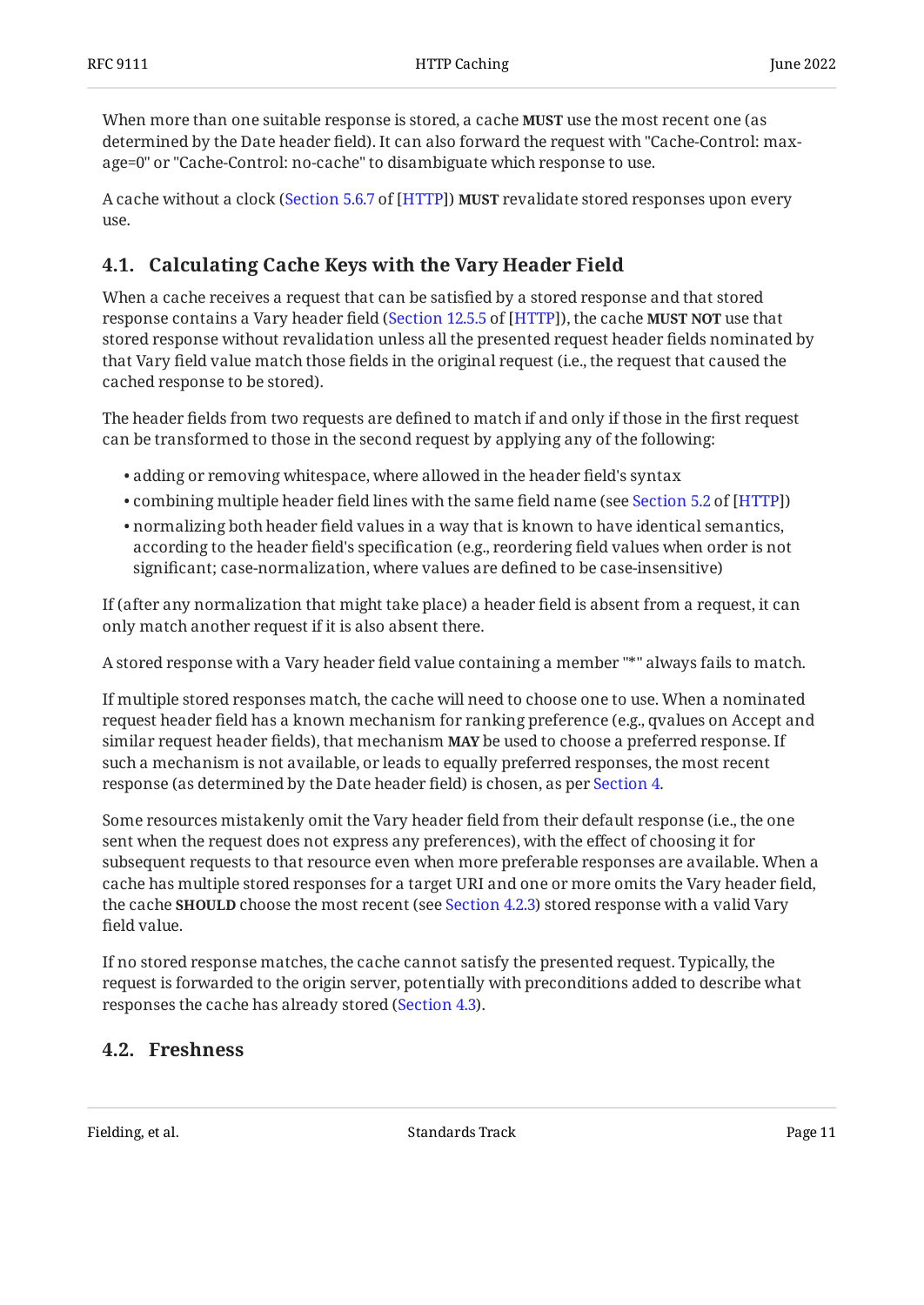A "fresh" response is one whose age has not yet exceeded its freshness lifetime. Conversely, a "stale" response is one where it has.

A response's "freshness lifetime" is the length of time between its generation by the origin server and its expiration time. An "explicit expiration time" is the time at which the origin server intends that a stored response can no longer be used by a cache without further validation, whereas a "heuristic expiration time" is assigned by a cache when no explicit expiration time is available.

A response's "age" is the time that has passed since it was generated by, or successfully validated with, the origin server.

When a response is fresh, it can be used to satisfy subsequent requests without contacting the origin server, thereby improving efficiency.

The primary mechanism for determining freshness is for an origin server to provide an explicit expiration time in the future, using either the [Expires](#page-25-1) header field ([Section 5.3](#page-25-1)) or the max-age response directive ([Section 5.2.2.1](#page-21-3)). Generally, origin servers will assign future explicit expiration times to responses in the belief that the representation is not likely to change in a semantically significant way before the expiration time is reached.

If an origin server wishes to force a cache to validate every request, it can assign an explicit expiration time in the past to indicate that the response is already stale. Compliant caches will normally validate a stale cached response before reusing it for subsequent requests (see [Section](#page-14-0) [4.2.4](#page-14-0)).

Since origin servers do not always provide explicit expiration times, caches are also allowed to use a heuristic to determine an expiration time under certain circumstances (see [Section 4.2.2](#page-12-1)).

The calculation to determine if a response is fresh is:

response\_is\_fresh = (freshness\_lifetime > current\_age)

freshness\_lifetime is defined in [Section 4.2.1](#page-12-0); current\_age is defined in [Section 4.2.3.](#page-13-0)

Clients can send the max-age or min-fresh request directives ([Section 5.2.1\)](#page-19-1) to suggest limits on the freshness calculations for the corresponding response. However, caches are not required to honor them.

When calculating freshness, to avoid common problems in date parsing:

- $\bullet$  Although all date formats are specified to be case-sensitive, a cache recipient  $\texttt{SHOULD}\text{ match}$ the field value case-insensitively.
- $\bullet$  If a cache recipient's internal implementation of time has less resolution than the value of an HTTP-date, the recipient **MUST** internally represent a parsed [Expires](#page-25-1) date as the nearest time equal to or earlier than the received value.
- $\bullet$  A cache recipient **MUST NOT** allow local time zones to influence the calculation or comparison of an age or expiration time.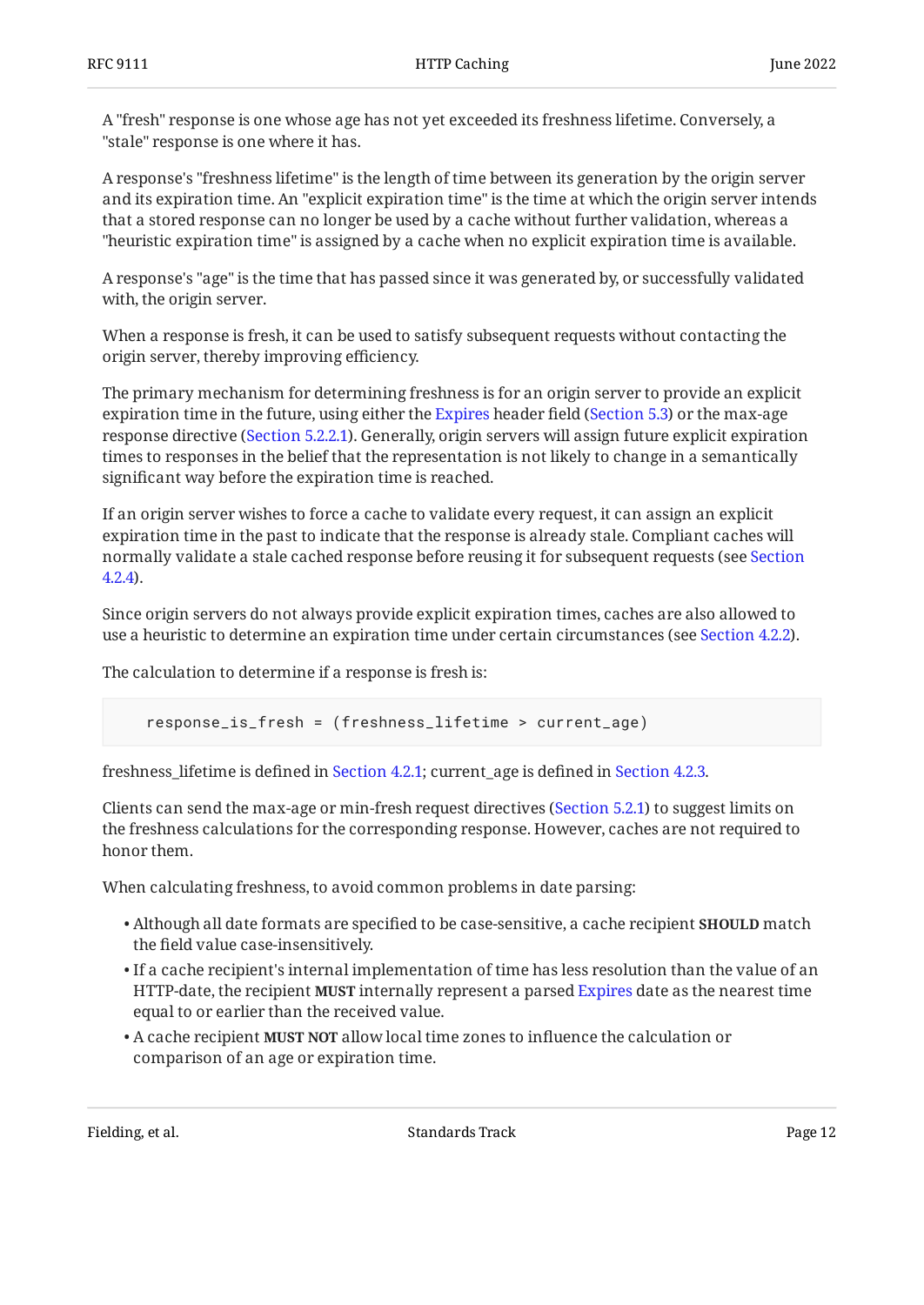$\bullet$  A cache recipient  $\textbf{SHOULD}$  consider a date with a zone abbreviation other than "GMT" to be invalid for calculating expiration.

Note that freshness applies only to cache operation; it cannot be used to force a user agent to refresh its display or reload a resource. See [Section 6](#page-27-0) for an explanation of the difference between caches and history mechanisms.

## <span id="page-12-0"></span>**[4.2.1. Calculating Freshness Lifetime](#page-12-0)**

A cache can calculate the freshness lifetime (denoted as freshness\_lifetime) of a response by evaluating the following rules and using the first match:

- $\bullet$  If the cache is shared and the s-maxage response directive [\(Section 5.2.2.10](#page-24-1)) is present, use its value, or
- If the max-age response directive [\(Section 5.2.2.1](#page-21-3)) is present, use its value, or
- $\bullet$  If the [Expires](#page-25-1) response header field ([Section 5.3\)](#page-25-1) is present, use its value minus the value of the Date response header field (using the time the message was received if it is not present, as per [Section 6.6.1](https://www.rfc-editor.org/rfc/rfc9110#section-6.6.1) of [[HTTP\]](#page-30-4)), or
- $\bullet$  Otherwise, no explicit expiration time is present in the response. A heuristic freshness lifetime might be applicable; see [Section 4.2.2](#page-12-1).

Note that this calculation is intended to reduce clock skew by using the clock information provided by the origin server whenever possible.

When there is more than one value present for a given directive (e.g., two [Expires](#page-25-1) header field lines or multiple Cache-Control: max-age directives), either the first occurrence should be used or the response should be considered stale. If directives conflict (e.g., both max-age and no-cache are present), the most restrictive directive should be honored. Caches are encouraged to consider responses that have invalid freshness information (e.g., a max-age directive with non-integer content) to be stale.

## <span id="page-12-1"></span>**[4.2.2. Calculating Heuristic Freshness](#page-12-1)**

Since origin servers do not always provide explicit expiration times, a cache **MAY** assign a heuristic expiration time when an explicit time is not specified, employing algorithms that use other field values (such as the Last-Modified time) to estimate a plausible expiration time. This specification does not provide specific algorithms, but it does impose worst-case constraints on their results.

A cache **MUST NOT** use heuristics to determine freshness when an explicit expiration time is present in the stored response. Because of the requirements in [Section 3,](#page-6-0) heuristics can only be used on responses without explicit freshness whose status codes are defined as "heuristically cacheable"(e.g., see Section 15.1 of [HTTP]) and on responses without explicit freshness that have been marked as explicitly cacheable (e.g., with a public response directive).

Note that in previous specifications, heuristically cacheable response status codes were called "cacheable by default".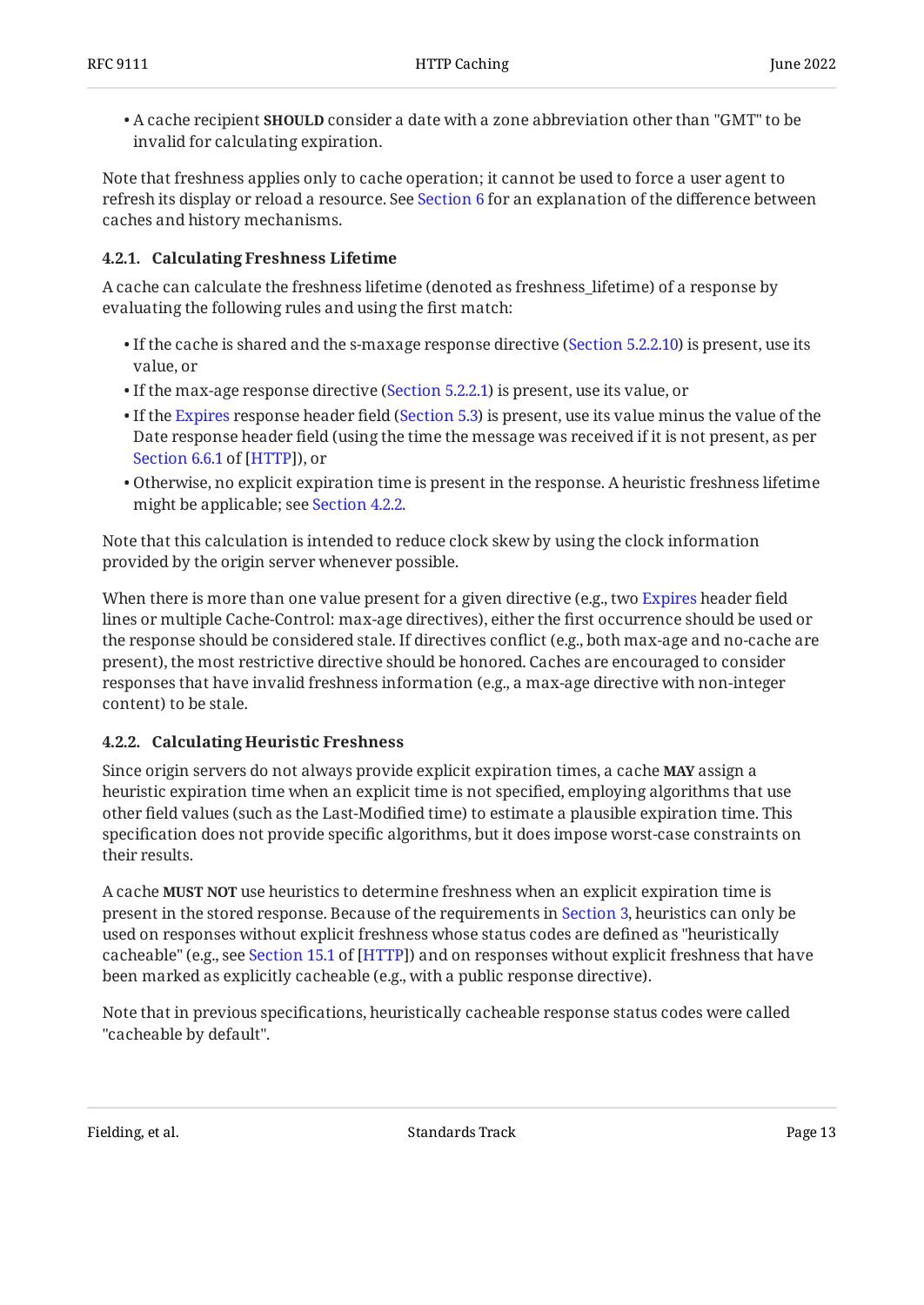If the response has a Last-Modified header field ([Section 8.8.2](https://www.rfc-editor.org/rfc/rfc9110#section-8.8.2) of [\[HTTP](#page-30-4)]), caches are encouraged to use a heuristic expiration value that is no more than some fraction of the interval since that time. A typical setting of this fraction might be 10%.

**Note:** A previous version of the HTTP specification ([Section 13.9](https://www.rfc-editor.org/rfc/rfc2616#section-13.9) of [\[RFC2616](#page-30-9)]) prohibited caches from calculating heuristic freshness for URIs with query components (i.e., those containing "?"). In practice, this has not been widely implemented. Therefore, origin servers are encouraged to send explicit directives (e.g., Cache-Control: no-cache) if they wish to prevent caching.

## <span id="page-13-0"></span>**[4.2.3. Calculating Age](#page-13-0)**

The [Age](#page-18-2) header field is used to convey an estimated age of the response message when obtained from a cache. The Age field value is the cache's estimate of the number of seconds since the origin server generated or validated the response. The Age value is therefore the sum of the time that the response has been resident in each of the caches along the path from the origin server, plus the time it has been in transit along network paths.

Age calculation uses the following data:

"age\_value"

The term "age\_value" denotes the value of the [Age](#page-18-2) header field [\(Section 5.1](#page-18-2)), in a form appropriate for arithmetic operation; or 0, if not available.

"date\_value"

The term "date\_value" denotes the value of the Date header field, in a form appropriate for arithmeticoperations. See Section 6.6.1 of [HTTP] for the definition of the Date header field  $\,$ and for requirements regarding responses without it.

"now"

The term "now" means the current value of this implementation's clock ( [Section 5.6.7](https://www.rfc-editor.org/rfc/rfc9110#section-5.6.7) of ). [[HTTP\]](#page-30-4)

"request\_time"

The value of the clock at the time of the request that resulted in the stored response.

"response\_time"

The value of the clock at the time the response was received.

A response's age can be calculated in two entirely independent ways:

- 1. the "apparent\_age": response\_time minus date\_value, if the implementation's clock is reasonably well synchronized to the origin server's clock. If the result is negative, the result is replaced by zero.
- 2. the "corrected\_age\_value", if all of the caches along the response path implement HTTP/1.1 or greater. A cache **MUST** interpret this value relative to the time the request was initiated, not the time that the response was received.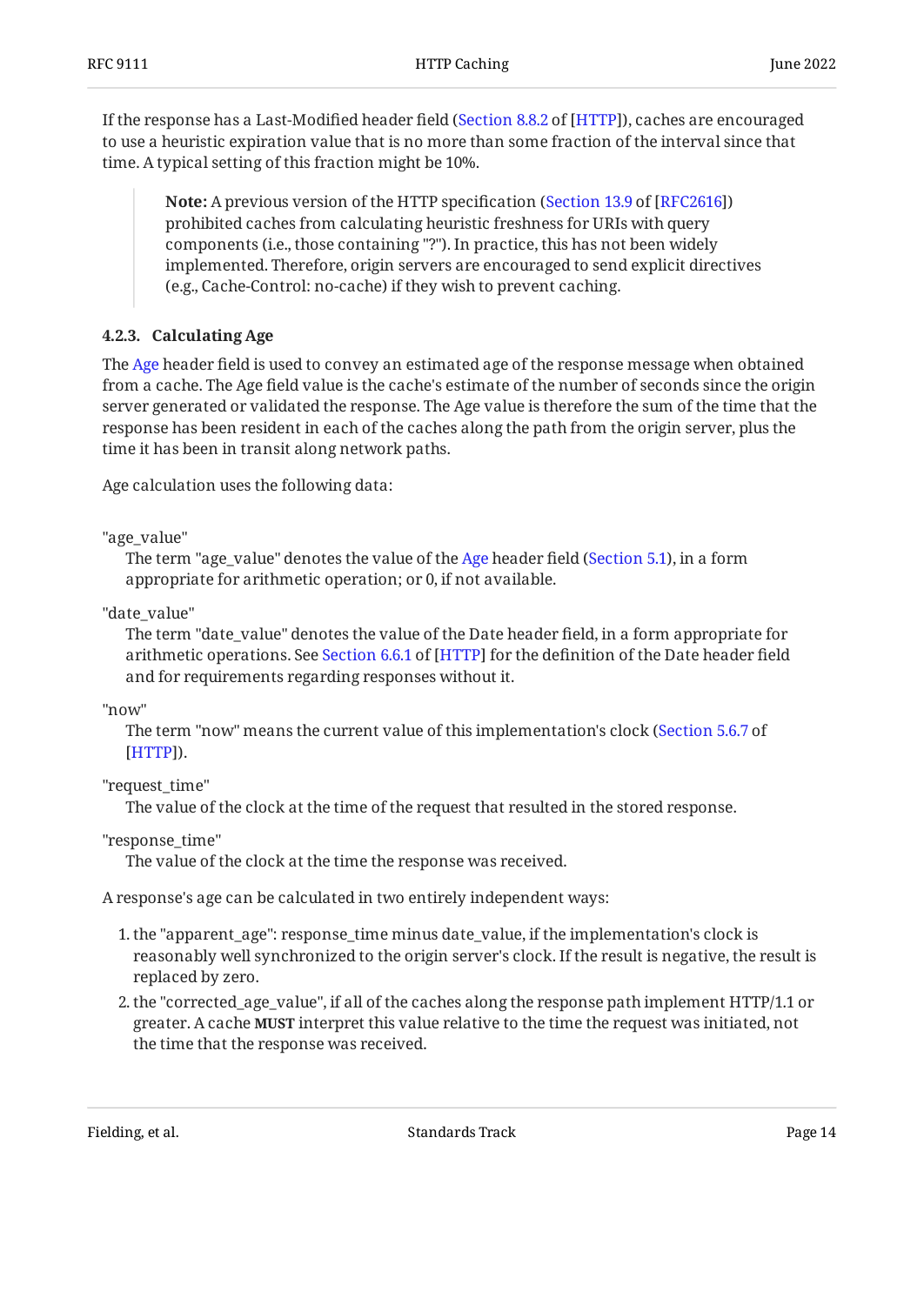```
apparent_age = max(0, response_time - date_value); response_delay = response_time - request_time;
 corrected_age_value = age_value + response_delay;
```
The corrected\_age\_value **MAY** be used as the corrected\_initial\_age. In circumstances where very old cache implementations that might not correctly insert [Age](#page-18-2) are present, corrected\_initial\_age can be calculated more conservatively as

```
 corrected_initial_age = max(apparent_age, corrected_age_value);
```
The current\_age of a stored response can then be calculated by adding the time (in seconds) since the stored response was last validated by the origin server to the corrected\_initial\_age.

```
 resident_time = now - response_time;
 current_age = corrected_initial_age + resident_time;
```
## <span id="page-14-0"></span>**[4.2.4. Serving Stale Responses](#page-14-0)**

A "stale" response is one that either has explicit expiry information or is allowed to have heuristic expiry calculated, but is not fresh according to the calculations in [Section 4.2](#page-10-1).

A cache **MUST NOT** generate a stale response if it is prohibited by an explicit in-protocol directive (e.g., by a no-cache response directive, a must-revalidate response directive, or an applicable smaxage or proxy-revalidate response directive; see [Section 5.2.2\)](#page-21-2).

A cache **MUST NOT** generate a stale response unless it is disconnected or doing so is explicitly permitted by the client or origin server (e.g., by the max-stale request directive in [Section 5.2.1,](#page-19-1) extension directives such as those defined in [RFC5861], or configuration in accordance with an out-of-band contract).

# <span id="page-14-1"></span>**[4.3. Validation](#page-14-1)**

When a cache has one or more stored responses for a requested URI, but cannot serve any of them (e.g., because they are not fresh, or one cannot be chosen; see [Section 4.1\)](#page-10-0), it can use the conditional request mechanism [\(](https://www.rfc-editor.org/rfc/rfc9110#section-13)Section 13 of [HTTP]) in the forwarded request to give the next inbound server an opportunity to choose a valid stored response to use, updating the stored metadata in the process, or to replace the stored response(s) with a new response. This process is known as "validating" or "revalidating" the stored response.

## <span id="page-14-2"></span>**[4.3.1. Sending a Validation Request](#page-14-2)**

When generating a conditional request for validation, a cache either starts with a request it is attempting to satisfy or -- if it is initiating the request independently -- synthesizes a request using a stored response by copying the method, target URI, and request header fields identified by the Vary header field ([Section 4.1](#page-10-0)).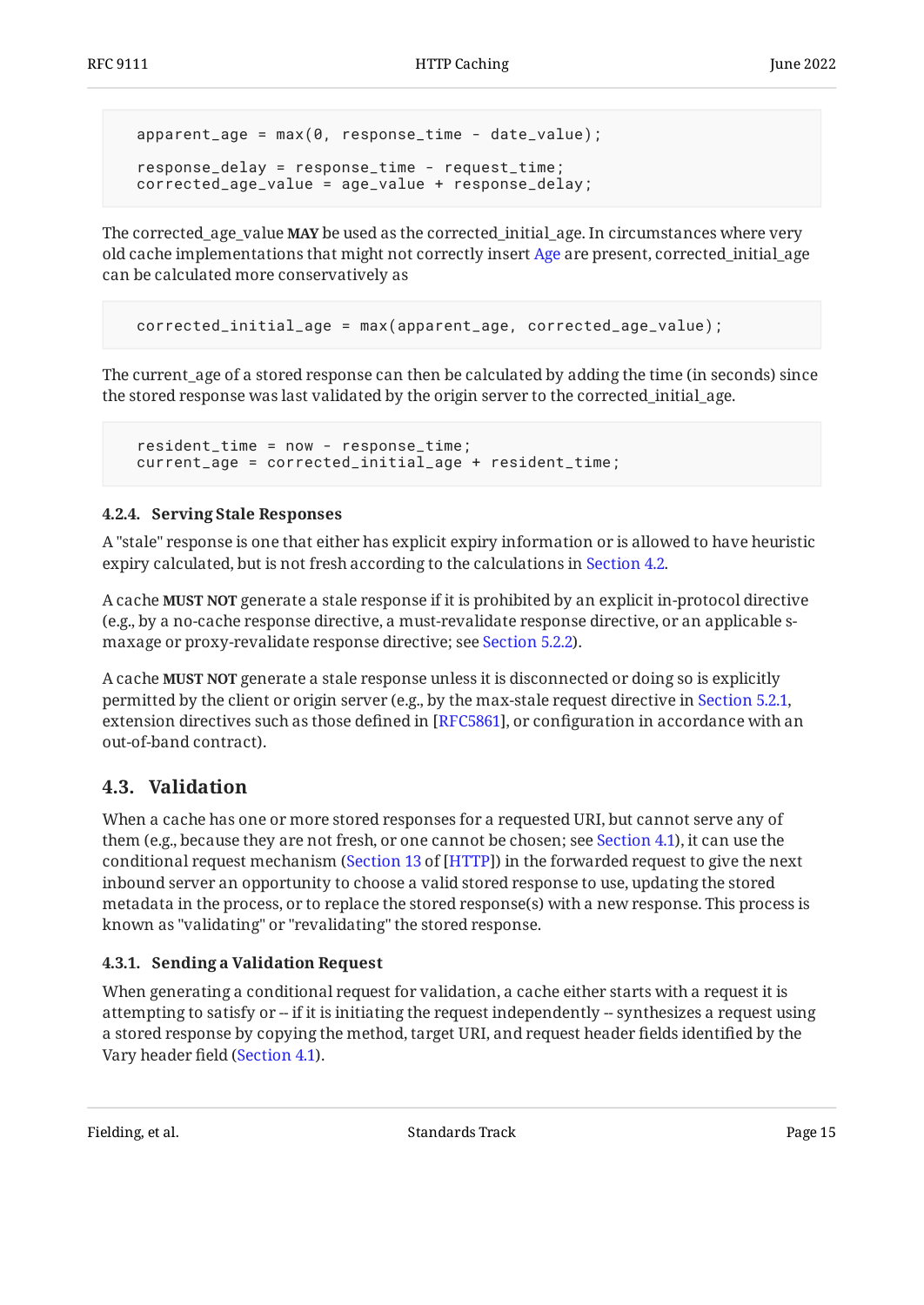It then updates that request with one or more precondition header fields. These contain validator metadata sourced from a stored response(s) that has the same URI. Typically, this will include only the stored response(s) that has the same cache key, although a cache is allowed to validate a response that it cannot choose with the request header fields it is sending (see [Section 4.1](#page-10-0)).

The precondition header fields are then compared by recipients to determine whether any stored response is equivalent to a current representation of the resource.

One such validator is the timestamp given in a Last-Modified header field ( [Section 8.8.2](https://www.rfc-editor.org/rfc/rfc9110#section-8.8.2) of ), which can be used in an If-Modified-Since header field for response validation, or in an [[HTTP\]](#page-30-4) If-Unmodified-Since or If-Range header field for representation selection (i.e., the client is referring specifically to a previously obtained representation with that timestamp).

Another validator is the entity tag given in an ETag field ([Section 8.8.3](https://www.rfc-editor.org/rfc/rfc9110#section-8.8.3) of [\[HTTP](#page-30-4)]). One or more entity tags, indicating one or more stored responses, can be used in an If-None-Match header field for response validation, or in an If-Match or If-Range header field for representation selection (i.e., the client is referring specifically to one or more previously obtained representations with the listed entity tags).

When generating a conditional request for validation, a cache:

- **MUST** send the relevant entity tags (using If-Match, If-None-Match, or If-Range) if the entity tags were provided in the stored response(s) being validated.
- $\bullet$  **SHOULD** send the Last-Modified value (using If-Modified-Since) if the request is not for a subrange, a single stored response is being validated, and that response contains a Last-Modified value.
- send the Last-Modified value (using If-Unmodified-Since or If-Range) if the request is for **MAY** a subrange, a single stored response is being validated, and that response contains only a Last-Modified value (not an entity tag).

In most cases, both validators are generated in cache validation requests, even when entity tags are clearly superior, to allow old intermediaries that do not understand entity tag preconditions to respond appropriately.

## <span id="page-15-0"></span>**[4.3.2. Handling a Received Validation Request](#page-15-0)**

Each client in the request chain may have its own cache, so it is common for a cache at an intermediary to receive conditional requests from other (outbound) caches. Likewise, some user agents make use of conditional requests to limit data transfers to recently modified representations or to complete the transfer of a partially retrieved representation.

If a cache receives a request that can be satisfied by reusing a stored 200 (OK) or 206 (Partial Content) response, as per [Section 4,](#page-9-1) the cache **SHOULD** evaluate any applicable conditional header field preconditions received in that request with respect to the corresponding validators contained within the stored response.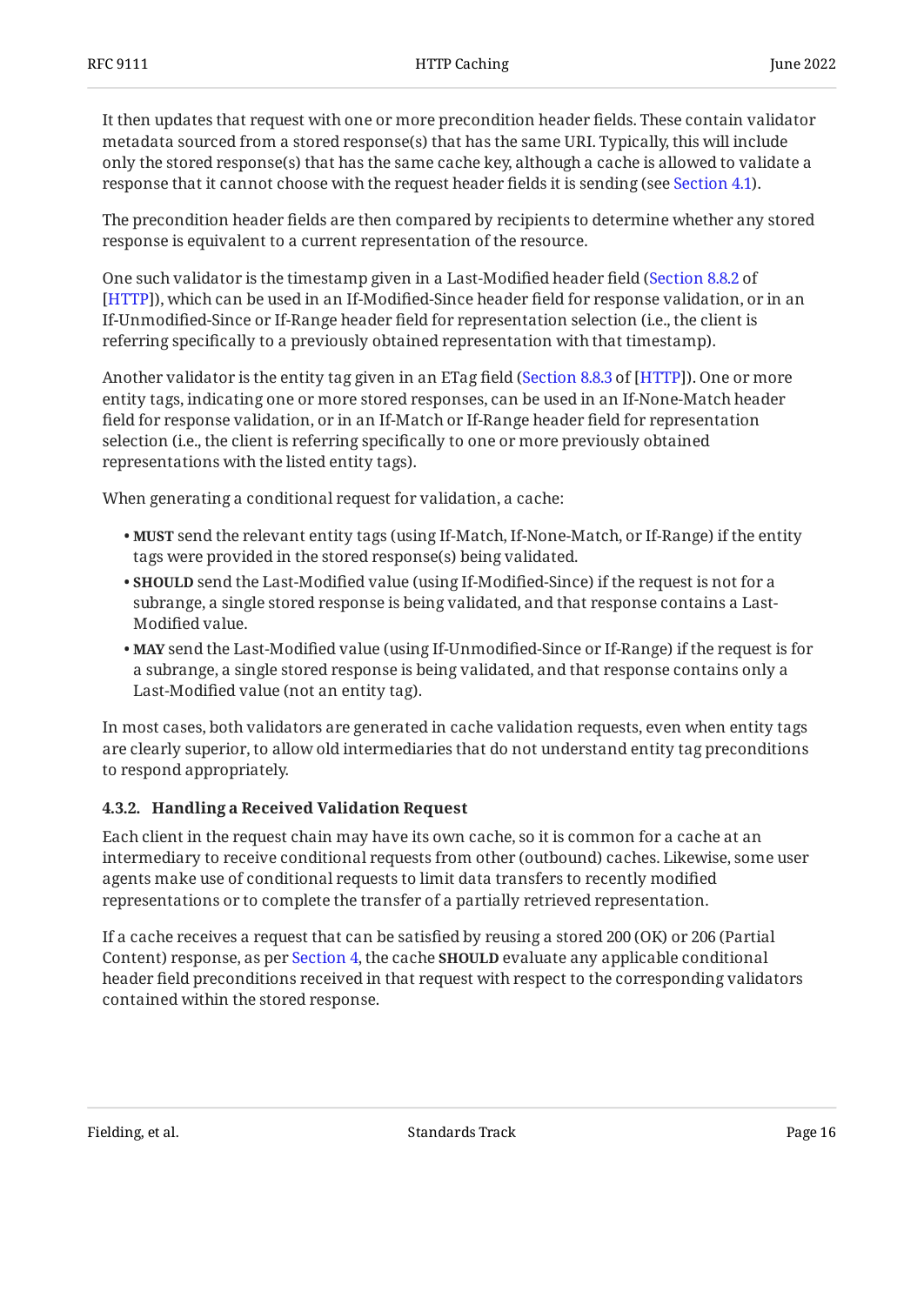A cache **MUST NOT** evaluate conditional header fields that only apply to an origin server, occur in a request with semantics that cannot be satisfied with a cached response, or occur in a request with a target resource for which it has no stored responses; such preconditions are likely intended for some other (inbound) server.

The proper evaluation of conditional requests by a cache depends on the received precondition header fields and their precedence. In summary, the If-Match and If-Unmodified-Since conditional header fields are not applicable to a cache, and If-None-Match takes precedence over If-Modified-Since.See Section 13.2.2 of [HTTP] for a complete specification of precondition precedence.

A request containing an If-None-Match header field ([Section 13.1.2](https://www.rfc-editor.org/rfc/rfc9110#section-13.1.2) of [\[HTTP](#page-30-4)]) indicates that the client wants to validate one or more of its own stored responses in comparison to the stored response chosen by the cache (as per [Section 4\)](#page-9-1).

If an If-None-Match header field is not present, a request containing an If-Modified-Since header field ([Section 13.1.3](https://www.rfc-editor.org/rfc/rfc9110#section-13.1.3) of [[HTTP](#page-30-4)]) indicates that the client wants to validate one or more of its own stored responses by modification date.

If a request contains an If-Modified-Since header field and the Last-Modified header field is not present in a stored response, a cache **SHOULD** use the stored response's Date field value (or, if no Date field is present, the time that the stored response was received) to evaluate the conditional.

Acache that implements partial responses to range requests, as defined in Section 14.2 of [HTTP], also needs to evaluate a received If-Range header field ([Section 13.1.5](https://www.rfc-editor.org/rfc/rfc9110#section-13.1.5) of [\[HTTP](#page-30-4)]) with respect to the cache's chosen response.

When a cache decides to forward a request to revalidate its own stored responses for a request that contains an If-None-Match list of entity tags, the cache **MAY** combine the received list with a list of entity tags from its own stored set of responses (fresh or stale) and send the union of the two lists as a replacement If-None-Match header field value in the forwarded request. If a stored response contains only partial content, the cache **MUST NOT** include its entity tag in the union unless the request is for a range that would be fully satisfied by that partial stored response. If the response to the forwarded request is 304 (Not Modified) and has an ETag field value with an entity tag that is not in the client's list, the cache **MUST** generate a 200 (OK) response for the client by reusing its corresponding stored response, as updated by the 304 response metadata [\(Section](#page-17-0) [4.3.4](#page-17-0)).

## <span id="page-16-0"></span>**[4.3.3. Handling a Validation Response](#page-16-0)**

Cache handling of a response to a conditional request depends upon its status code:

- $\bullet$  A 304 (Not Modified) response status code indicates that the stored response can be updated and reused; see [Section 4.3.4.](#page-17-0)
- A full response (i.e., one containing content) indicates that none of the stored responses nominated in the conditional request are suitable. Instead, the cache **MUST** use the full response to satisfy the request. The cache **MAY** store such a full response, subject to its constraints (see [Section 3\)](#page-6-0).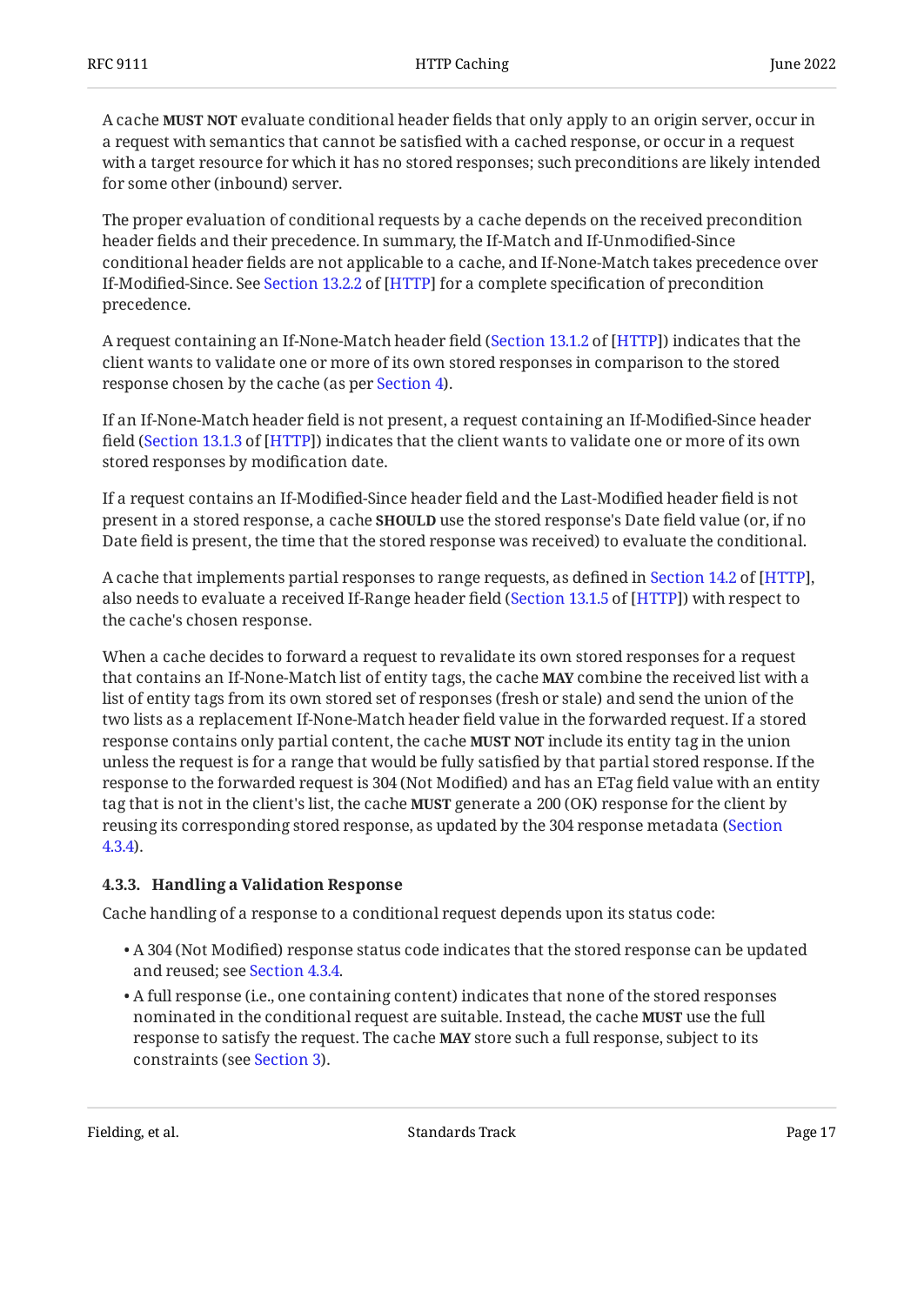$\bullet$  However, if a cache receives a 5xx (Server Error) response while attempting to validate a response, it can either forward this response to the requesting client or act as if the server failed to respond. In the latter case, the cache can send a previously stored response, subject to its constraints on doing so (see [Section 4.2.4](#page-14-0)), or retry the validation request.

## <span id="page-17-0"></span>**[4.3.4. Freshening Stored Responses upon Validation](#page-17-0)**

When a cache receives a 304 (Not Modified) response, it needs to identify stored responses that are suitable for updating with the new information provided, and then do so.

The initial set of stored responses to update are those that could have been chosen for that request -- i.e., those that meet the requirements in [Section 4,](#page-9-1) except the last requirement to be fresh, able to be served stale, or just validated.

Then, that initial set of stored responses is further filtered by the first match of:

- $\bullet$ If the new response contains one or more "strong validators" (see Section 8.8.1 of [HTTP]), then each of those strong validators identifies a selected representation for update. All the stored responses in the initial set with one of those same strong validators are identified for update. If none of the initial set contains at least one of the same strong validators, then the cache **MUST NOT** use the new response to update any stored responses.
- $\bullet$  If the new response contains no strong validators but does contain one or more "weak validators", and those validators correspond to one of the initial set's stored responses, then the most recent of those matching stored responses is identified for update.
- $\bullet$  If the new response does not include any form of validator (such as where a client generates an If-Modified-Since request from a source other than the Last-Modified response header field), and there is only one stored response in the initial set, and that stored response also lacks a validator, then that stored response is identified for update.

For each stored response identified, the cache **MUST** update its header fields with the header fields provided in the 304 (Not Modified) response, as per [Section 3.2](#page-7-1).

## <span id="page-17-1"></span>**[4.3.5. Freshening Responses with HEAD](#page-17-1)**

A response to the HEAD method is identical to what an equivalent request made with a GET would have been, without sending the content. This property of HEAD responses can be used to invalidate or update a cached GET response if the more efficient conditional GET request mechanism is not available (due to no validators being present in the stored response) or if transmission of the content is not desired even if it has changed.

When a cache makes an inbound HEAD request for a target URI and receives a 200 (OK) response, the cache **SHOULD** update or invalidate each of its stored GET responses that could have been chosen for that request (see [Section 4.1\)](#page-10-0).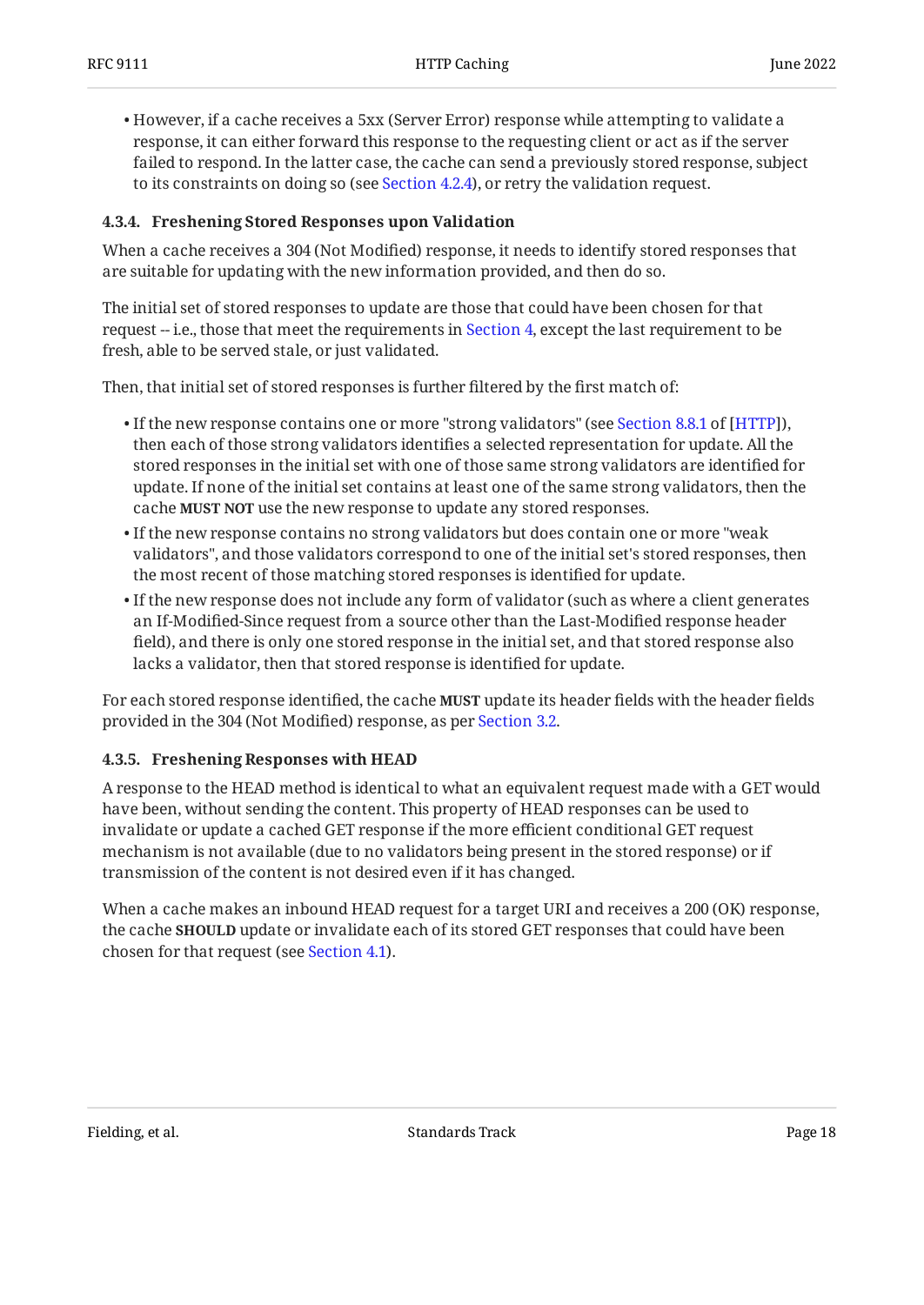For each of the stored responses that could have been chosen, if the stored response and HEAD response have matching values for any received validator fields (ETag and Last-Modified) and, if the HEAD response has a Content-Length header field, the value of Content-Length matches that of the stored response, the cache **SHOULD** update the stored response as described below; otherwise, the cache **SHOULD** consider the stored response to be stale.

If a cache updates a stored response with the metadata provided in a HEAD response, the cache use the header fields provided in the HEAD response to update the stored response (see **MUST** [Section 3.2](#page-7-1)).

# <span id="page-18-0"></span>**[4.4. Invalidating Stored Responses](#page-18-0)**

Because unsafe request methods ([Section 9.2.1](https://www.rfc-editor.org/rfc/rfc9110#section-9.2.1) of [\[HTTP](#page-30-4)]) such as PUT, POST, or DELETE have the potential for changing state on the origin server, intervening caches are required to invalidate stored responses to keep their contents up to date.

A cache **MUST** invalidate the target URI ([Section 7.1](https://www.rfc-editor.org/rfc/rfc9110#section-7.1) of [[HTTP\]](#page-30-4)) when it receives a non-error status code in response to an unsafe request method (including methods whose safety is unknown).

A cache **MAY** invalidate other URIs when it receives a non-error status code in response to an unsafe request method (including methods whose safety is unknown). In particular, the URI(s) in the Location and Content-Location response header fields (if present) are candidates for invalidation; other URIs might be discovered through mechanisms not specified in this document. However, a cache **MUST NOT** trigger an invalidation under these conditions if the origin ([Section](https://www.rfc-editor.org/rfc/rfc9110#section-4.3.1) [4.3.1](https://www.rfc-editor.org/rfc/rfc9110#section-4.3.1) of [\[HTTP](#page-30-4)]) of the URI to be invalidated differs from that of the target URI ([Section 7.1](https://www.rfc-editor.org/rfc/rfc9110#section-7.1) of ). This helps prevent denial-of-service attacks. [[HTTP\]](#page-30-4)

"Invalidate" means that the cache will either remove all stored responses whose target URI matches the given URI or mark them as "invalid" and in need of a mandatory validation before they can be sent in response to a subsequent request.

A "non-error response" is one with a 2xx (Successful) or 3xx (Redirection) status code.

Note that this does not guarantee that all appropriate responses are invalidated globally; a statechanging request would only invalidate responses in the caches it travels through.

# <span id="page-18-1"></span>**[5. Field De](#page-18-1)finitions**

<span id="page-18-2"></span>This section defines the syntax and semantics of HTTP fields related to caching.

# **[5.1. Age](#page-18-2)**

The "Age" response header field conveys the sender's estimate of the time since the response was generated or successfully validated at the origin server. Age values are calculated as specified in [Section 4.2.3.](#page-13-0)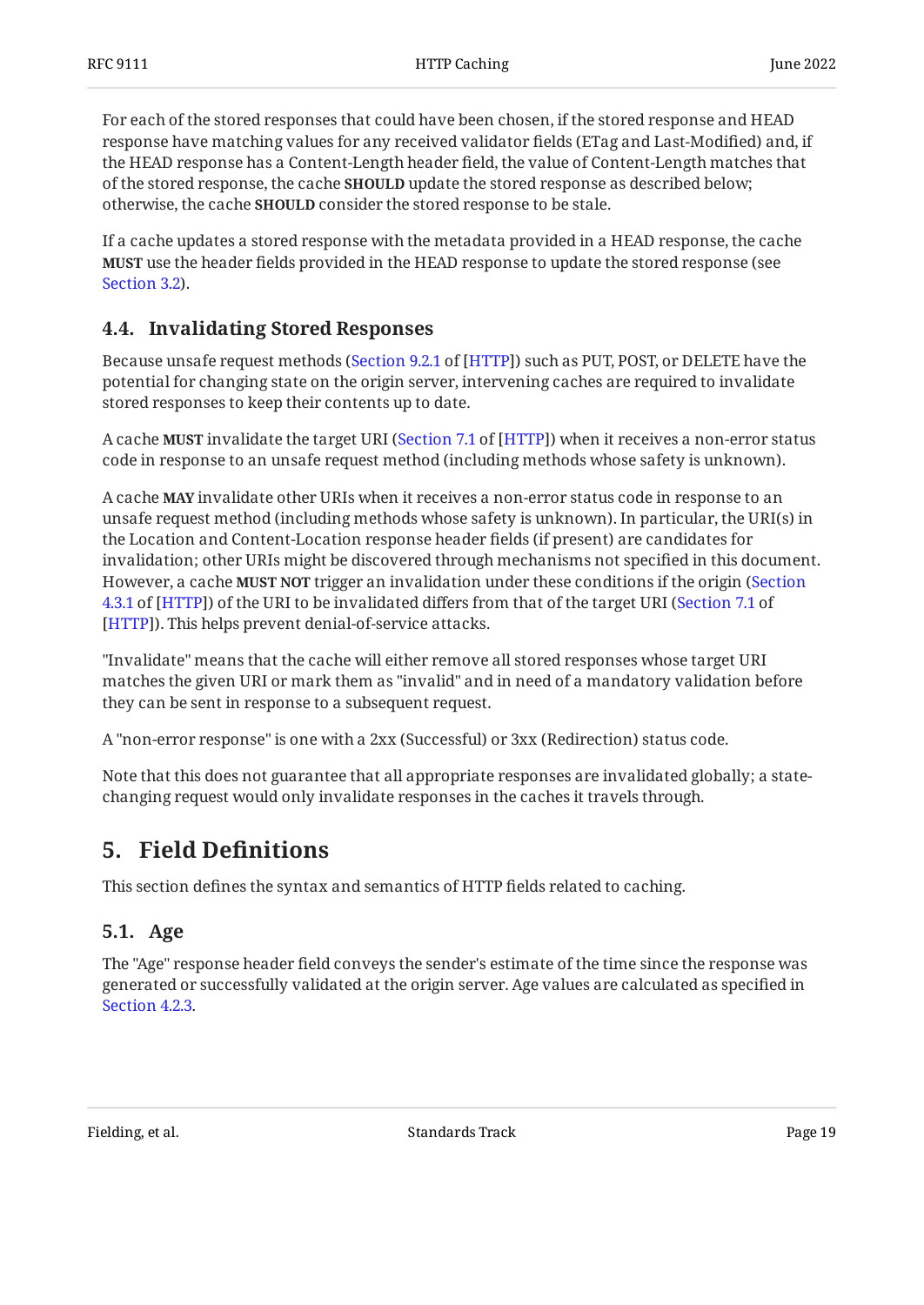Age = delta-seconds

The Age field value is a non-negative integer, representing time in seconds (see [Section 1.2.2](#page-5-0)).

Although it is defined as a singleton header field, a cache encountering a message with a list-based Age field value **SHOULD** use the first member of the field value, discarding subsequent ones.

If the field value (after discarding additional members, as per above) is invalid (e.g., it contains something other than a non-negative integer), a cache **SHOULD** ignore the field.

The presence of an Age header field implies that the response was not generated or validated by the origin server for this request. However, lack of an Age header field does not imply the origin was contacted.

# <span id="page-19-0"></span>**[5.2. Cache-Control](#page-19-0)**

The "Cache-Control" header field is used to list directives for caches along the request/response chain. Cache directives are unidirectional, in that the presence of a directive in a request does not imply that the same directive is present or copied in the response.

See [Section 5.2.3](#page-24-2) for information about how Cache-Control directives defined elsewhere are handled.

A proxy, whether or not it implements a cache, **MUST** pass cache directives through in forwarded messages, regardless of their significance to that application, since the directives might apply to all recipients along the request/response chain. It is not possible to target a directive to a specific cache.

Cache directives are identified by a token, to be compared case-insensitively, and have an optional argument that can use both token and quoted-string syntax. For the directives defined below that define arguments, recipients ought to accept both forms, even if a specific form is required for generation.

```
 Cache-Control = #cache-directive
 cache-directive = token [ "=" ( token / quoted-string ) ]
```
For the cache directives defined below, no argument is defined (nor allowed) unless stated otherwise.

## <span id="page-19-1"></span>**[5.2.1. Request Directives](#page-19-1)**

This section defines cache request directives. They are advisory; caches **MAY** implement them, but are not required to.

## <span id="page-19-2"></span>**[5.2.1.1. max-age](#page-19-2)**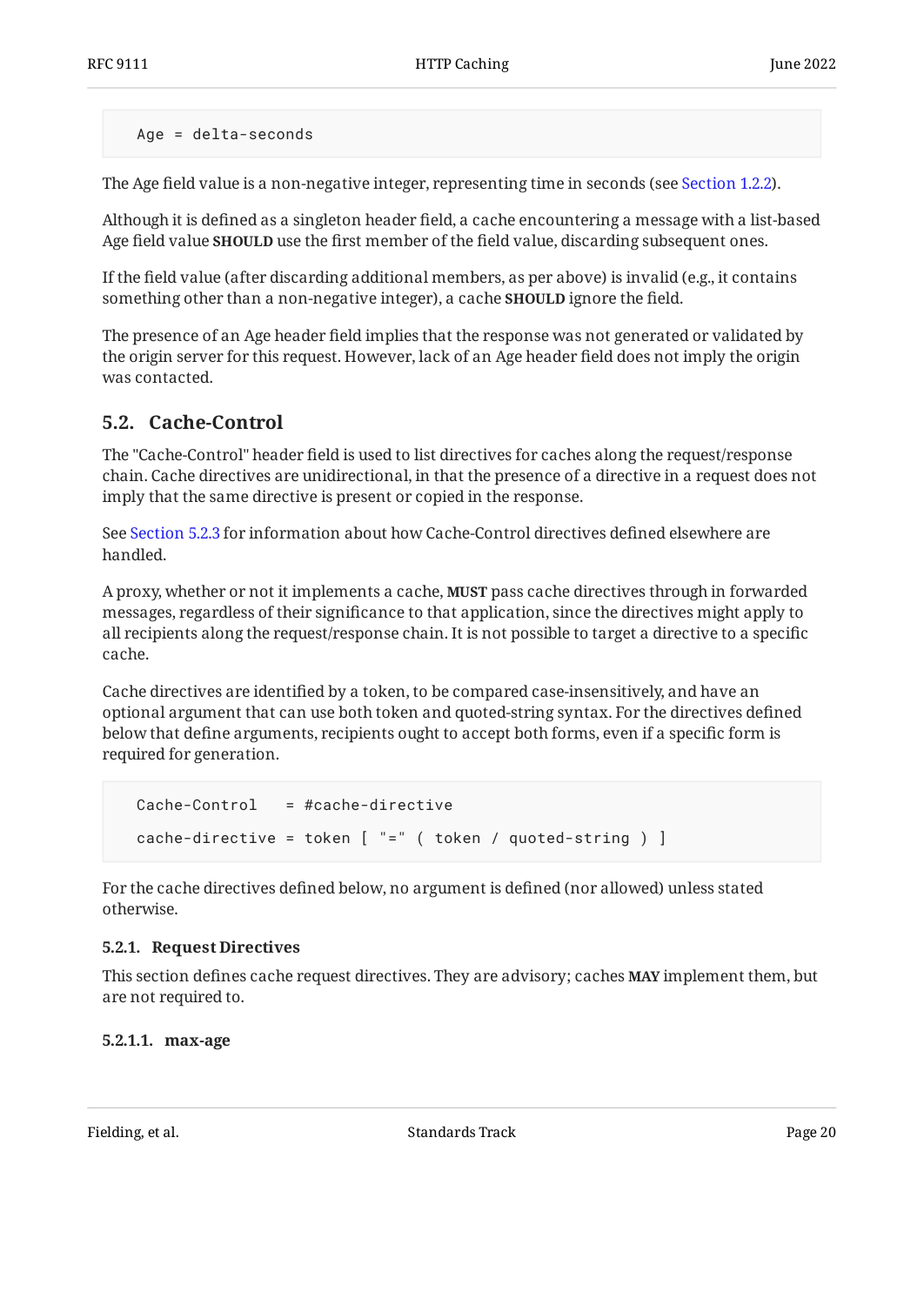Argument syntax:

#### [delta-seconds](#page-5-0) (see [Section 1.2.2](#page-5-0))

The max-age request directive indicates that the client prefers a response whose age is less than or equal to the specified number of seconds. Unless the max-stale request directive is also present, the client does not wish to receive a stale response.

This directive uses the token form of the argument syntax: e.g., 'max-age=5' not 'max-age="5"'. A sender MUST NOT generate the quoted-string form.

#### <span id="page-20-0"></span>**[5.2.1.2. max-stale](#page-20-0)**

Argument syntax:

#### [delta-seconds](#page-5-0) (see [Section 1.2.2](#page-5-0))

The max-stale request directive indicates that the client will accept a response that has exceeded its freshness lifetime. If a value is present, then the client is willing to accept a response that has exceeded its freshness lifetime by no more than the specified number of seconds. If no value is assigned to max-stale, then the client will accept a stale response of any age.

This directive uses the token form of the argument syntax: e.g., 'max-stale=10' not 'maxstale="10"'. A sender **MUST NOT** generate the quoted-string form.

#### <span id="page-20-1"></span>**[5.2.1.3. min-fresh](#page-20-1)**

Argument syntax:

[delta-seconds](#page-5-0) (see [Section 1.2.2](#page-5-0))

The min-fresh request directive indicates that the client prefers a response whose freshness lifetime is no less than its current age plus the specified time in seconds. That is, the client wants a response that will still be fresh for at least the specified number of seconds.

This directive uses the token form of the argument syntax: e.g., 'min-fresh=20' not 'min-fresh="20"'. A sender **MUST NOT** generate the quoted-string form.

#### <span id="page-20-2"></span>**[5.2.1.4. no-cache](#page-20-2)**

The no-cache request directive indicates that the client prefers a stored response not be used to satisfy the request without successful validation on the origin server.

#### <span id="page-20-3"></span>**[5.2.1.5. no-store](#page-20-3)**

The no-store request directive indicates that a cache **MUST NOT** store any part of either this request or any response to it. This directive applies to both private and shared caches. "MUST NOT store" in this context means that the cache **MUST NOT** intentionally store the information in nonvolatile storage and **MUST** make a best-effort attempt to remove the information from volatile storage as promptly as possible after forwarding it.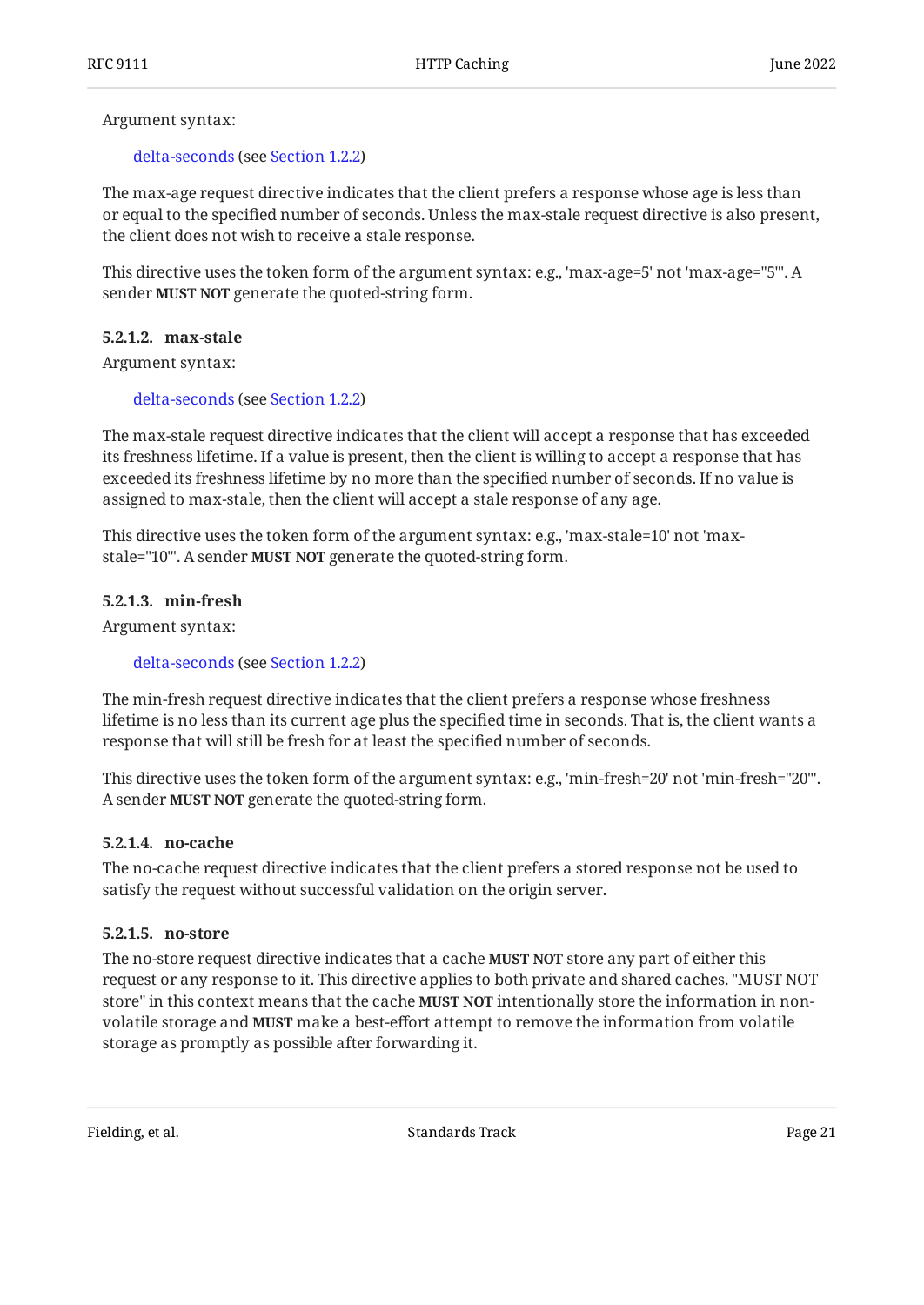This directive is not a reliable or sufficient mechanism for ensuring privacy. In particular, malicious or compromised caches might not recognize or obey this directive, and communications networks might be vulnerable to eavesdropping.

Note that if a request containing this directive is satisfied from a cache, the no-store request directive does not apply to the already stored response.

### <span id="page-21-0"></span>**[5.2.1.6. no-transform](#page-21-0)**

The no-transform request directive indicates that the client is asking for intermediaries to avoid transformingthe content, as defined in Section 7.7 of [HTTP].

### <span id="page-21-1"></span>**[5.2.1.7. only-if-cached](#page-21-1)**

The only-if-cached request directive indicates that the client only wishes to obtain a stored response. Caches that honor this request directive **SHOULD**, upon receiving it, respond with either a stored response consistent with the other constraints of the request or a 504 (Gateway Timeout) status code.

### <span id="page-21-2"></span>**[5.2.2. Response Directives](#page-21-2)**

This section defines cache response directives. A cache **MUST** obey the Cache-Control directives defined in this section.

### <span id="page-21-3"></span>**[5.2.2.1. max-age](#page-21-3)**

Argument syntax:

```
delta-seconds (see Section 1.2.2)
```
The max-age response directive indicates that the response is to be considered stale after its age is greater than the specified number of seconds.

This directive uses the token form of the argument syntax: e.g., 'max-age=5' not 'max-age="5"'. A sender MUST NOT generate the quoted-string form.

## <span id="page-21-4"></span>**[5.2.2.2. must-revalidate](#page-21-4)**

The must-revalidate response directive indicates that once the response has become stale, a cache **MUST NOT** reuse that response to satisfy another request until it has been successfully validated by the origin, as defined by [Section 4.3](#page-14-1).

The must-revalidate directive is necessary to support reliable operation for certain protocol features. In all circumstances, a cache **MUST NOT** ignore the must-revalidate directive; in particular, if a cache is disconnected, the cache **MUST** generate an error response rather than reuse the stale response. The generated status code **SHOULD** be 504 (Gateway Timeout) unless another error status code is more applicable.

The must-revalidate directive ought to be used by servers if and only if failure to validate a request could cause incorrect operation, such as a silently unexecuted financial transaction.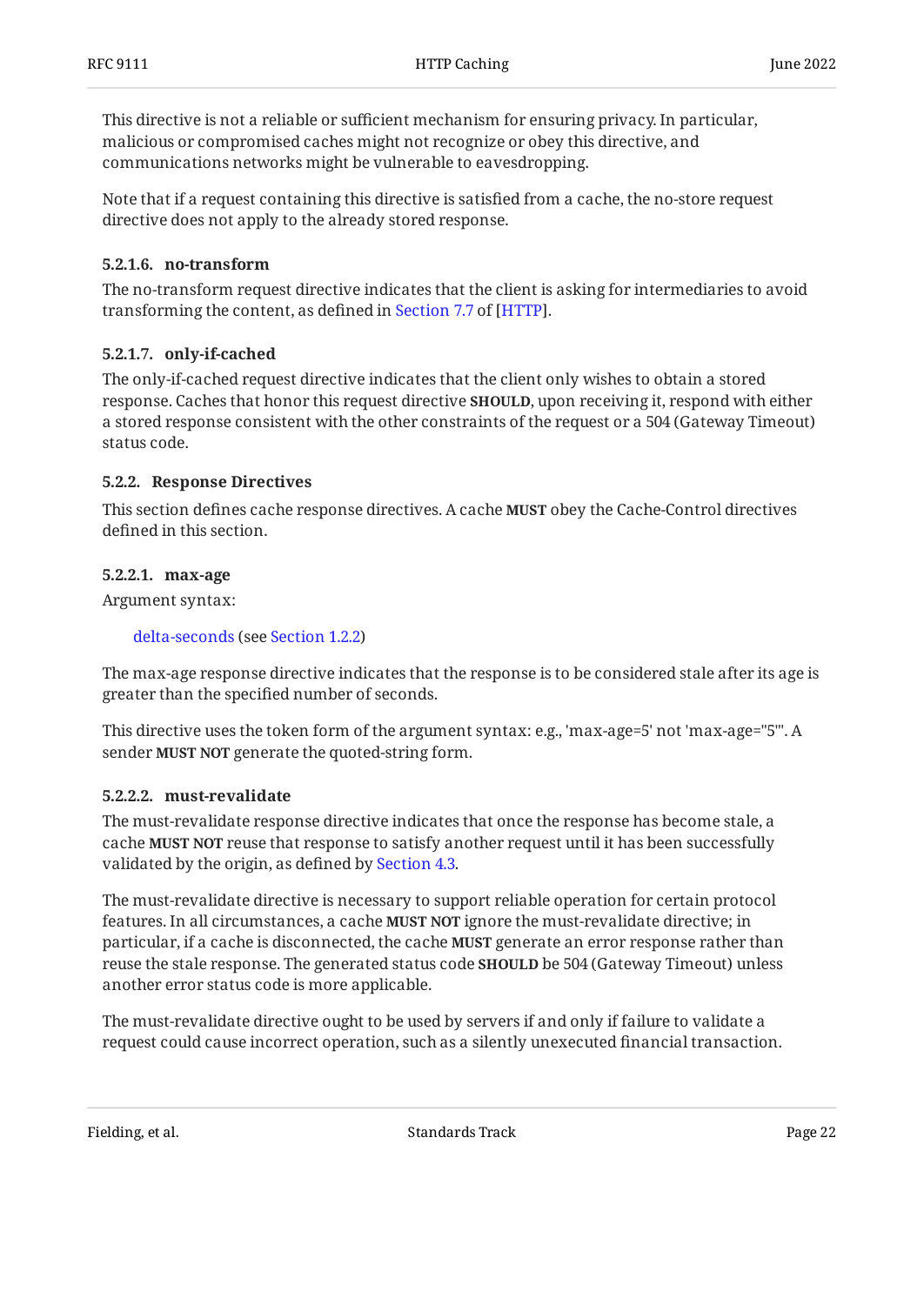The must-revalidate directive also permits a shared cache to reuse a response to a request containing an Authorization header field ([Section 11.6.2](https://www.rfc-editor.org/rfc/rfc9110#section-11.6.2) of [[HTTP](#page-30-4)]), subject to the above requirement on revalidation [\(Section 3.5](#page-9-0)).

### <span id="page-22-0"></span>**[5.2.2.3. must-understand](#page-22-0)**

The must-understand response directive limits caching of the response to a cache that understands and conforms to the requirements for that response's status code.

A response that contains the must-understand directive **SHOULD** also contain the no-store directive. When a cache that implements the must-understand directive receives a response that includes it, the cache **SHOULD** ignore the no-store directive if it understands and implements the status code's caching requirements.

#### <span id="page-22-1"></span>**[5.2.2.4. no-cache](#page-22-1)**

Argument syntax:

#### #fi[eld-name](#page-4-3)

The no-cache response directive, in its unqualified form (without an argument), indicates that the response **MUST NOT** be used to satisfy any other request without forwarding it for validation and receiving a successful response; see [Section 4.3](#page-14-1).

This allows an origin server to prevent a cache from using the response to satisfy a request without contacting it, even by caches that have been configured to send stale responses.

The qualified form of the no-cache response directive, with an argument that lists one or more field names, indicates that a cache **MAY** use the response to satisfy a subsequent request, subject to any other restrictions on caching, if the listed header fields are excluded from the subsequent response or the subsequent response has been successfully revalidated with the origin server (updating or removing those fields). This allows an origin server to prevent the reuse of certain header fields in a response, while still allowing caching of the rest of the response.

The field names given are not limited to the set of header fields defined by this specification. Field names are case-insensitive.

This directive uses the quoted-string form of the argument syntax. A sender **SHOULD NOT** generate the token form (even if quoting appears not to be needed for single-entry lists).

**Note:** The qualified form of the directive is often handled by caches as if an unqualified no-cache directive was received; that is, the special handling for the qualified form is not widely implemented.

#### <span id="page-22-2"></span>**[5.2.2.5. no-store](#page-22-2)**

The no-store response directive indicates that a cache **MUST NOT** store any part of either the immediate request or the response and **MUST NOT** use the response to satisfy any other request.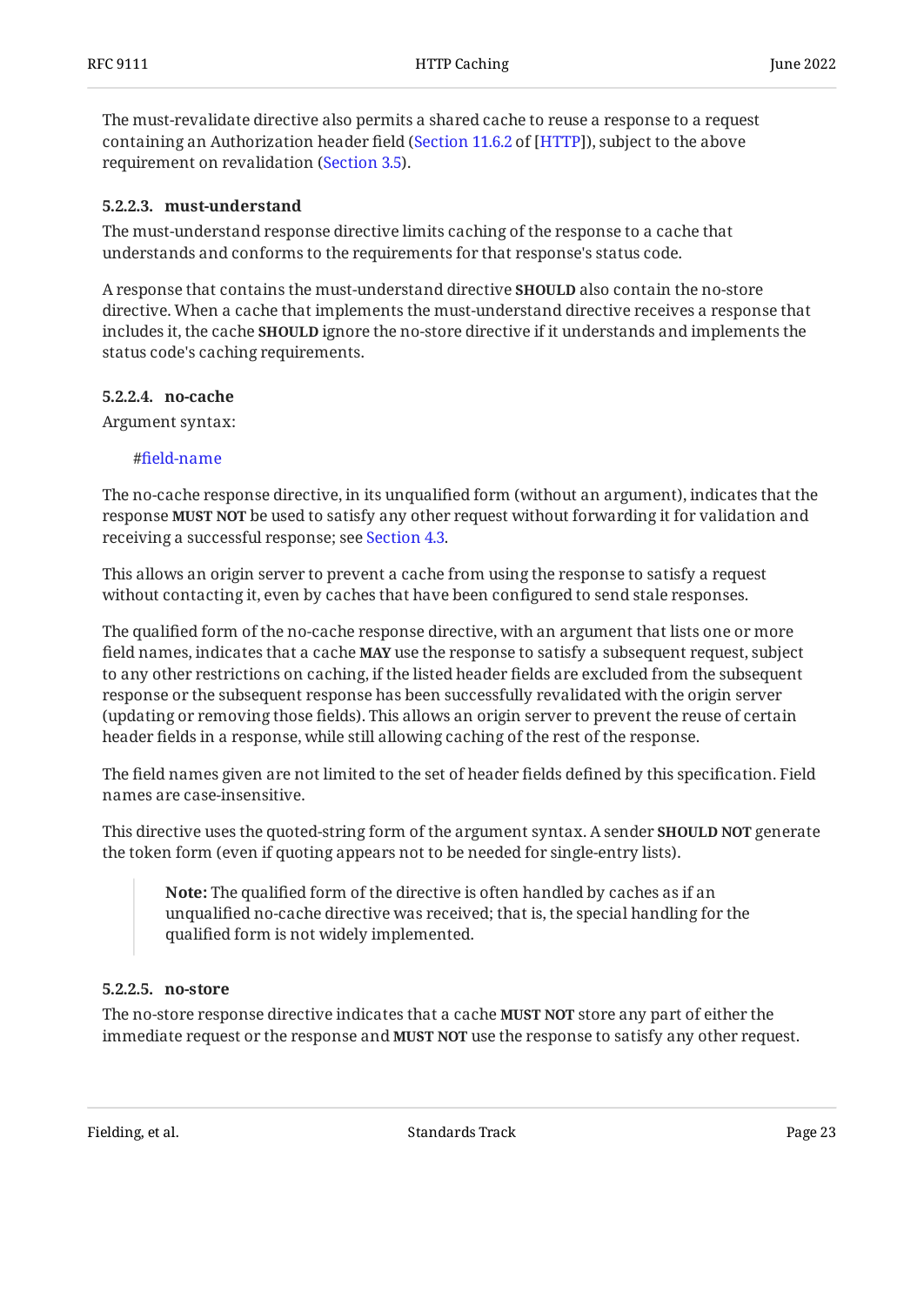This directive applies to both private and shared caches. "MUST NOT store" in this context means that the cache intentionally store the information in non-volatile storage and **MUST NOT MUST** make a best-effort attempt to remove the information from volatile storage as promptly as possible after forwarding it.

This directive is not a reliable or sufficient mechanism for ensuring privacy. In particular, malicious or compromised caches might not recognize or obey this directive, and communications networks might be vulnerable to eavesdropping.

Note that the must-understand cache directive overrides no-store in certain circumstances; see [Section 5.2.2.3](#page-22-0).

### <span id="page-23-0"></span>**[5.2.2.6. no-transform](#page-23-0)**

The no-transform response directive indicates that an intermediary (regardless of whether it implementsa cache) MUST NOT transform the content, as defined in Section 7.7 of [HTTP].

### <span id="page-23-1"></span>**[5.2.2.7. private](#page-23-1)**

Argument syntax:

### #fi[eld-name](#page-4-3)

The unqualified private response directive indicates that a shared cache **MUST NOT** store the response (i.e., the response is intended for a single user). It also indicates that a private cache **MAY** store the response, subject to the constraints defined in [Section 3,](#page-6-0) even if the response would not otherwise be heuristically cacheable by a private cache.

If a qualified private response directive is present, with an argument that lists one or more field names, then only the listed header fields are limited to a single user: a shared cache **MUST NOT** store the listed header fields if they are present in the original response but **MAY** store the remainder of the response message without those header fields, subject the constraints defined in [Section 3.](#page-6-0)

The field names given are not limited to the set of header fields defined by this specification. Field names are case-insensitive.

This directive uses the quoted-string form of the argument syntax. A sender **SHOULD NOT** generate the token form (even if quoting appears not to be needed for single-entry lists).

**Note:** This usage of the word "private" only controls where the response can be stored; it cannot ensure the privacy of the message content. Also, the qualified form of the directive is often handled by caches as if an unqualified private directive was received; that is, the special handling for the qualified form is not widely implemented.

## <span id="page-23-2"></span>**[5.2.2.8. proxy-revalidate](#page-23-2)**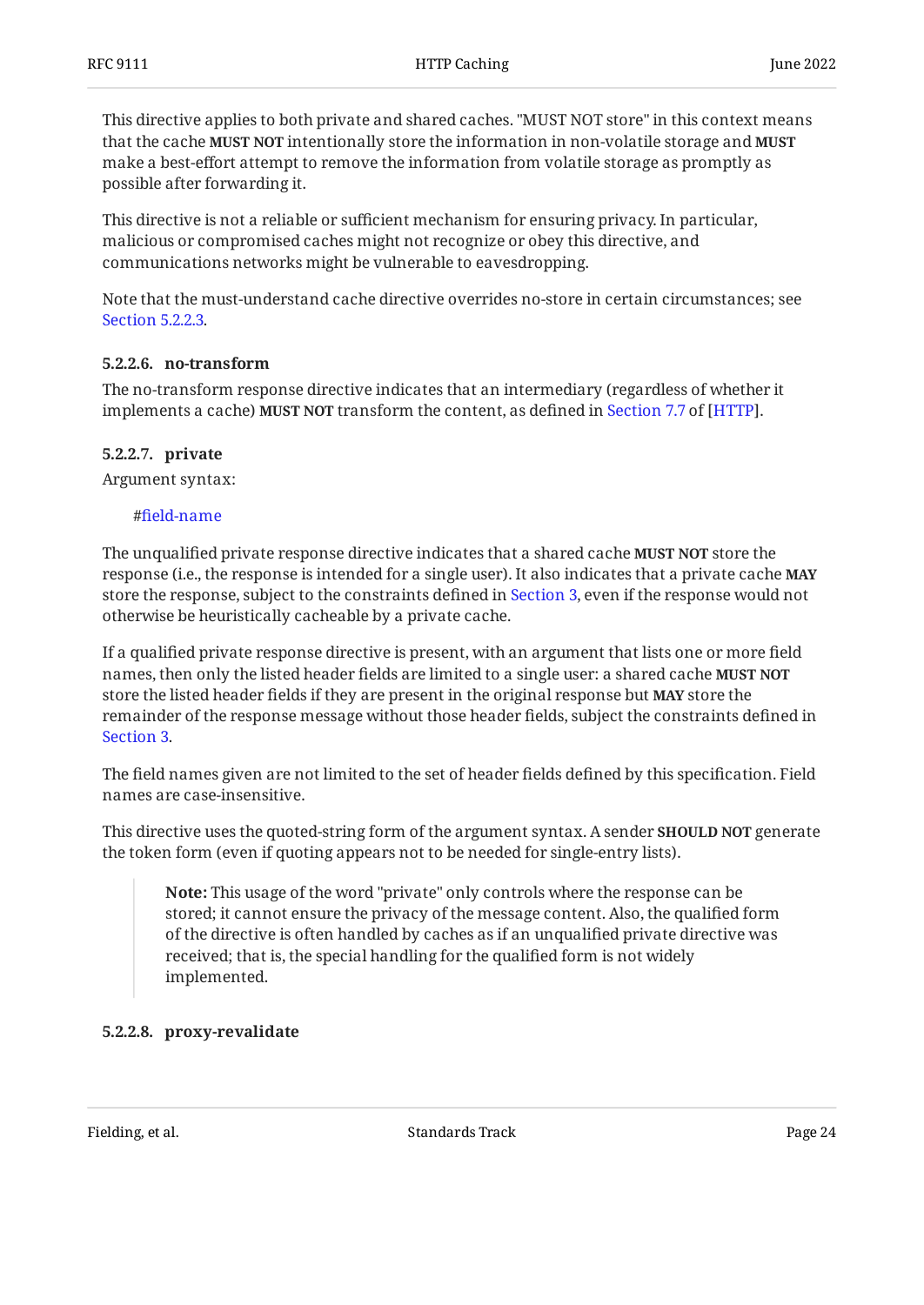The proxy-revalidate response directive indicates that once the response has become stale, a shared cache **MUST NOT** reuse that response to satisfy another request until it has been successfully validated by the origin, as defined by [Section 4.3](#page-14-1). This is analogous to must-revalidate ([Section 5.2.2.2\)](#page-21-4), except that proxy-revalidate does not apply to private caches.

Note that proxy-revalidate on its own does not imply that a response is cacheable. For example, it might be combined with the public directive ([Section 5.2.2.9\)](#page-24-0), allowing the response to be cached while requiring only a shared cache to revalidate when stale.

## <span id="page-24-0"></span>**[5.2.2.9. public](#page-24-0)**

The public response directive indicates that a cache **MAY** store the response even if it would otherwise be prohibited, subject to the constraints defined in [Section 3.](#page-6-0) In other words, public explicitly marks the response as cacheable. For example, public permits a shared cache to reuse a response to a request containing an Authorization header field ([Section 3.5\)](#page-9-0).

Note that it is unnecessary to add the public directive to a response that is already cacheable according to [Section 3.](#page-6-0)

If a response with the public directive has no explicit freshness information, it is heuristically cacheable ([Section 4.2.2\)](#page-12-1).

## <span id="page-24-1"></span>**[5.2.2.10. s-maxage](#page-24-1)**

Argument syntax:

#### [delta-seconds](#page-5-0) (see [Section 1.2.2](#page-5-0))

The s-maxage response directive indicates that, for a shared cache, the maximum age specified by this directive overrides the maximum age specified by either the max-age directive or the [Expires](#page-25-1) header field.

The s-maxage directive incorporates the semantics of the proxy-revalidate response directive ([Section 5.2.2.8\)](#page-23-2) for a shared cache. A shared cache **MUST NOT** reuse a stale response with smaxage to satisfy another request until it has been successfully validated by the origin, as defined by [Section 4.3](#page-14-1). This directive also permits a shared cache to reuse a response to a request containing an Authorization header field, subject to the above requirements on maximum age and revalidation ([Section 3.5](#page-9-0)).

This directive uses the token form of the argument syntax: e.g., 's-maxage=10' not 's-maxage="10"'. A sender **MUST NOT** generate the quoted-string form.

## <span id="page-24-2"></span>**[5.2.3. Extension Directives](#page-24-2)**

The Cache-Control header field can be extended through the use of one or more extension cache directives. A cache **MUST** ignore unrecognized cache directives.

Informational extensions (those that do not require a change in cache behavior) can be added without changing the semantics of other directives.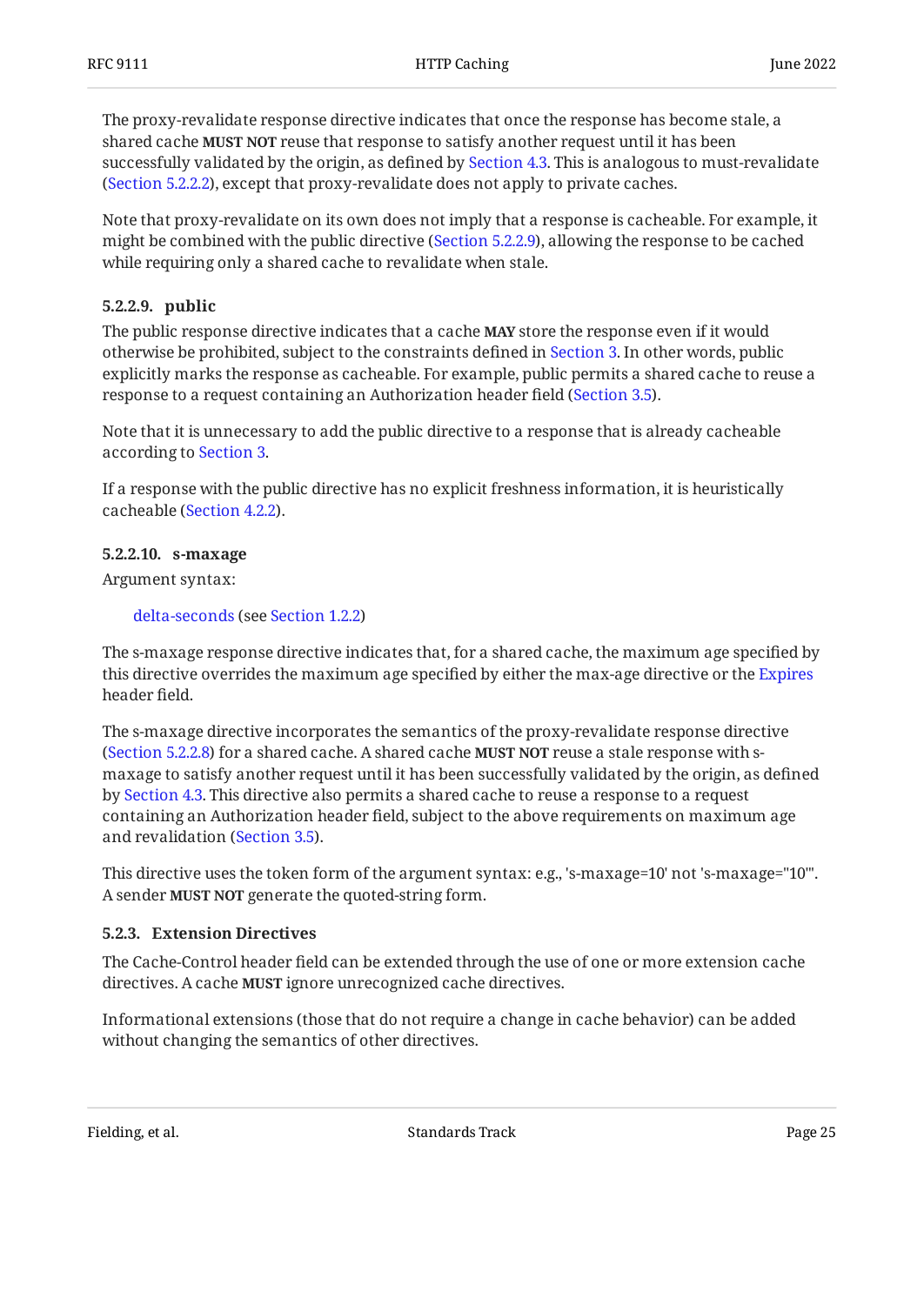Behavioral extensions are designed to work by acting as modifiers to the existing base of cache directives. Both the new directive and the old directive are supplied, such that applications that do not understand the new directive will default to the behavior specified by the old directive, and those that understand the new directive will recognize it as modifying the requirements associated with the old directive. In this way, extensions to the existing cache directives can be made without breaking deployed caches.

For example, consider a hypothetical new response directive called "community" that acts as a modifier to the private directive: in addition to private caches, only a cache that is shared by members of the named community is allowed to cache the response. An origin server wishing to allow the UCI community to use an otherwise private response in their shared cache(s) could do so by including

```
Cache-Control: private, community="UCI"
```
A cache that recognizes such a community cache directive could broaden its behavior in accordance with that extension. A cache that does not recognize the community cache directive would ignore it and adhere to the private directive.

New extension directives ought to consider defining:

- What it means for a directive to be specified multiple times, •
- When the directive does not take an argument, what it means when an argument is present, •
- When the directive requires an argument, what it means when it is missing, and •
- Whether the directive is specific to requests, specific to responses, or able to be used in either. •

## <span id="page-25-0"></span>**[5.2.4. Cache Directive Registry](#page-25-0)**

The "Hypertext Transfer Protocol (HTTP) Cache Directive Registry" defines the namespace for the cache directives. It has been created and is now maintained at [<https://www.iana.org/](https://www.iana.org/assignments/http-cache-directives) . [assignments/http-cache-directives>](https://www.iana.org/assignments/http-cache-directives)

A registration **MUST** include the following fields:

- Cache Directive Name •
- Pointer to specification text •

<span id="page-25-1"></span>Values to be added to this namespace require IETF Review (see [RFC8126], Section 4.8[\)](https://www.rfc-editor.org/rfc/rfc8126#section-4.8).

# **[5.3. Expires](#page-25-1)**

The "Expires" response header field gives the date/time after which the response is considered stale. See [Section 4.2](#page-10-1) for further discussion of the freshness model.

The presence of an Expires header field does not imply that the original resource will change or cease to exist at, before, or after that time.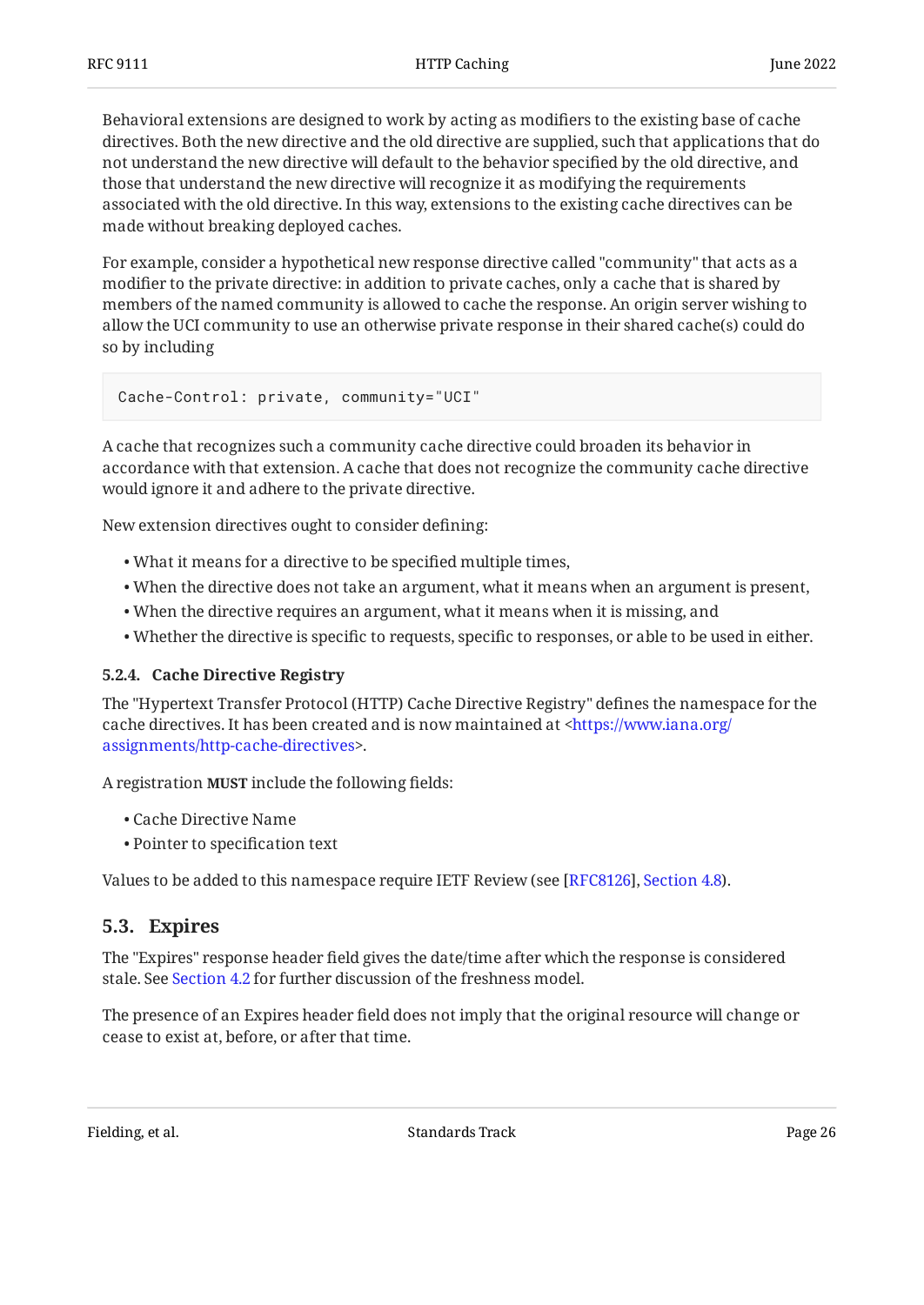TheExpires field value is an HTTP-date timestamp, as defined in Section 5.6.7 of [HTTP]. See also [Section 4.2](#page-10-1) for parsing requirements specific to caches.

```
 Expires = HTTP-date
```
For example

Expires: Thu, 01 Dec 1994 16:00:00 GMT

A cache recipient **MUST** interpret invalid date formats, especially the value "0", as representing a time in the past (i.e., "already expired").

If a response includes a [Cache-Control](#page-19-0) header field with the max-age directive [\(Section 5.2.2.1](#page-21-3)), a recipient **MUST** ignore the Expires header field. Likewise, if a response includes the s-maxage directive ([Section 5.2.2.10](#page-24-1)), a shared cache recipient **MUST** ignore the Expires header field. In both these cases, the value in Expires is only intended for recipients that have not yet implemented the Cache-Control header field.

An origin server without a clock ([Section 5.6.7](https://www.rfc-editor.org/rfc/rfc9110#section-5.6.7) of [\[HTTP](#page-30-4)]) **MUST NOT** generate an Expires header field unless its value represents a fixed time in the past (always expired) or its value has been associated with the resource by a system with a clock.

Historically, HTTP required the Expires field value to be no more than a year in the future. While longer freshness lifetimes are no longer prohibited, extremely large values have been demonstrated to cause problems (e.g., clock overflows due to use of 32-bit integers for time values), and many caches will evict a response far sooner than that.

# <span id="page-26-0"></span>**[5.4. Pragma](#page-26-0)**

The "Pragma" request header field was defined for HTTP/1.0 caches, so that clients could specify a "no-cache" request (as [Cache-Control](#page-19-0) was not defined until HTTP/1.1).

However, support for Cache-Control is now widespread. As a result, this specification deprecates Pragma.

**Note:** Because the meaning of "Pragma: no-cache" in responses was never specified, it does not provide a reliable replacement for "Cache-Control: no-cache" in them.

# <span id="page-26-1"></span>**[5.5. Warning](#page-26-1)**

The "Warning" header field was used to carry additional information about the status or transformation of a message that might not be reflected in the status code. This specification obsoletes it, as it is not widely generated or surfaced to users. The information it carried can be gleaned from examining other header fields, such as [Age.](#page-18-2)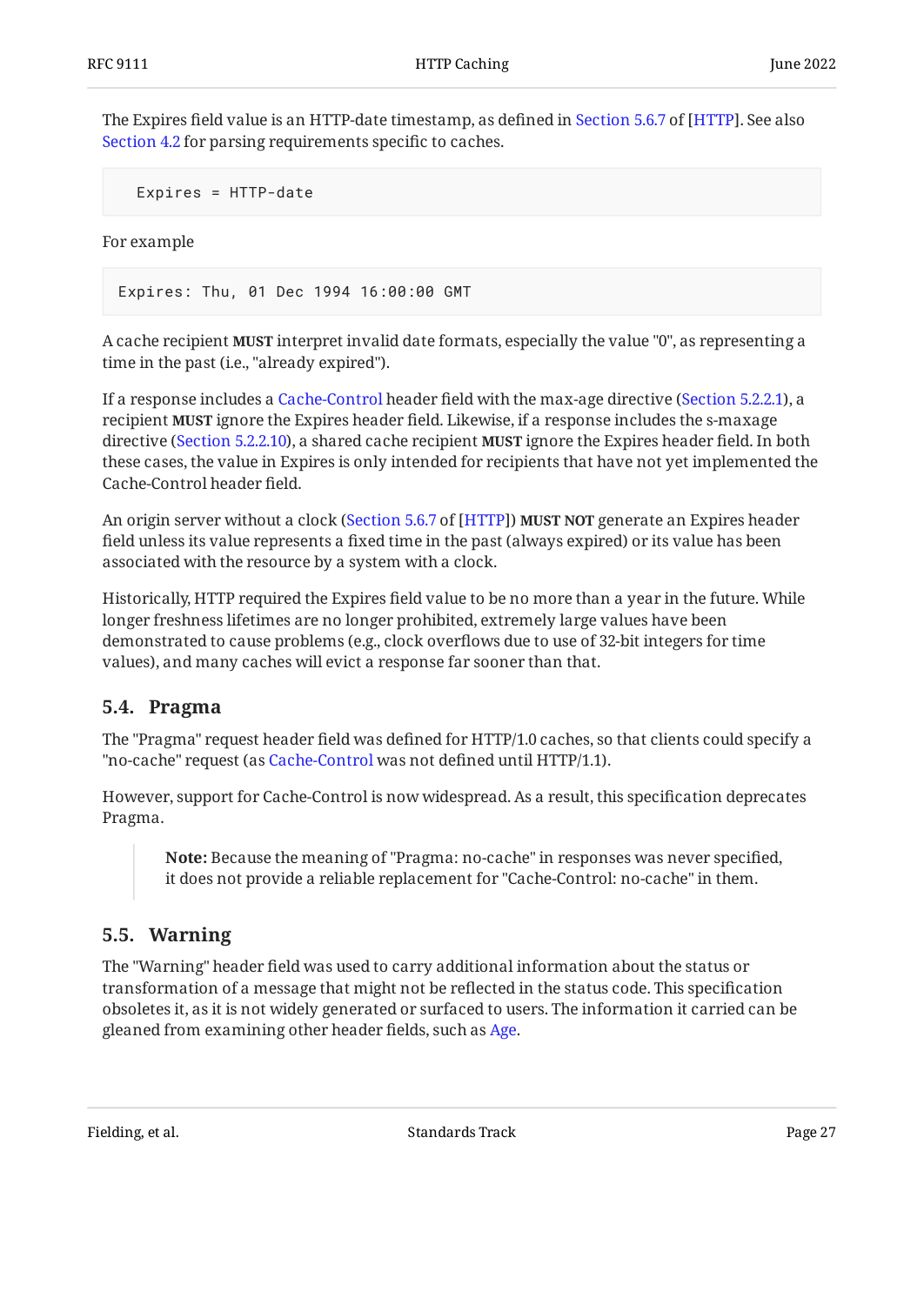# <span id="page-27-0"></span>**[6. Relationship to Applications and Other Caches](#page-27-0)**

Applications using HTTP often specify additional forms of caching. For example, Web browsers often have history mechanisms such as "Back" buttons that can be used to redisplay a representation retrieved earlier in a session.

Likewise, some Web browsers implement caching of images and other assets within a page view; they may or may not honor HTTP caching semantics.

The requirements in this specification do not necessarily apply to how applications use data after it is retrieved from an HTTP cache. For example, a history mechanism can display a previous representation even if it has expired, and an application can use cached data in other ways beyond its freshness lifetime.

This specification does not prohibit the application from taking HTTP caching into account; for example, a history mechanism might tell the user that a view is stale, or it might honor cache directives (e.g., Cache-Control: no-store).

However, when an application caches data and does not make this apparent to or easily controllable by the user, it is strongly encouraged to define its operation with respect to HTTP cache directives so as not to surprise authors who expect caching semantics to be honored. For example, while it might be reasonable to define an application cache "above" HTTP that allows a response containing Cache-Control: no-store to be reused for requests that are directly related to the request that fetched it (such as those created during the same page load), it would likely be surprising and confusing to users and authors if it were allowed to be reused for requests unrelated in any way to the one from which it was obtained.

# <span id="page-27-1"></span>**[7. Security Considerations](#page-27-1)**

This section is meant to inform developers, information providers, and users of known security concerns specific to HTTP caching. More general security considerations are addressed in "HTTP/ 1.1" ([Section 11](https://www.rfc-editor.org/rfc/rfc9112#section-11) of [\[HTTP/1.1](#page-30-10)]) and "HTTP Semantics" (Section 17 of [HTTP]).

Caches expose an additional attack surface because the contents of the cache represent an attractive target for malicious exploitation. Since cache contents persist after an HTTP request is complete, an attack on the cache can reveal information long after a user believes that the information has been removed from the network. Therefore, cache contents need to be protected as sensitive information.

In particular, because private caches are restricted to a single user, they can be used to reconstruct a user's activity. As a result, it is important for user agents to allow end users to control them, for example, by allowing stored responses to be removed for some or all origin servers.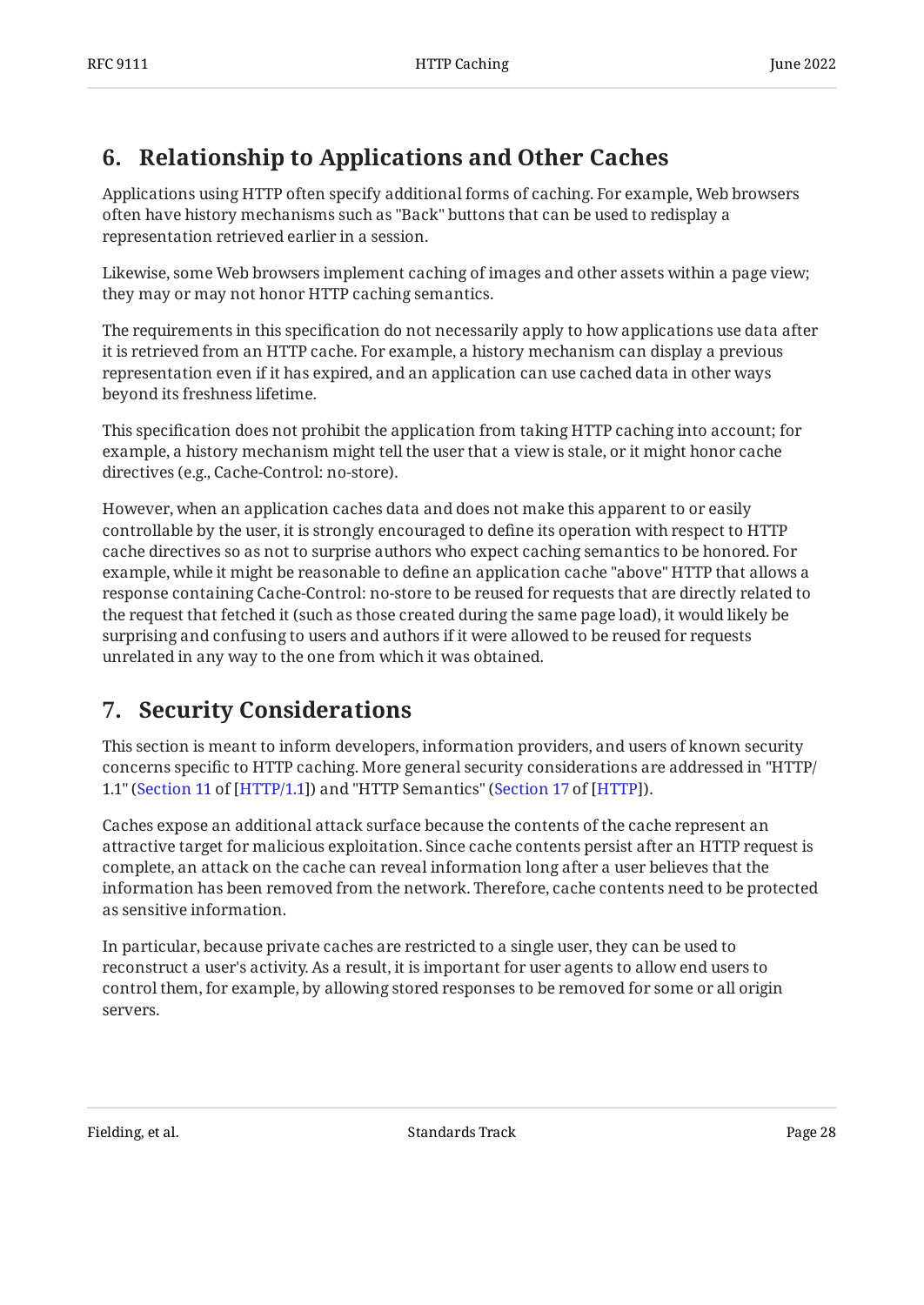# <span id="page-28-0"></span>**[7.1. Cache Poisoning](#page-28-0)**

Storing malicious content in a cache can extend the reach of an attacker to affect multiple users. Such "cache poisoning" attacks happen when an attacker uses implementation flaws, elevated privileges, or other techniques to insert a response into a cache. This is especially effective when shared caches are used to distribute malicious content to many clients.

One common attack vector for cache poisoning is to exploit differences in message parsing on proxiesand in user agents; see Section 6.3 of [HTTP/1.1] for the relevant requirements regarding HTTP/1.1.

# <span id="page-28-1"></span>**[7.2. Timing Attacks](#page-28-1)**

Because one of the primary uses of a cache is to optimize performance, its use can "leak" information about which resources have been previously requested.

For example, if a user visits a site and their browser caches some of its responses and then navigates to a second site, that site can attempt to load responses it knows exist on the first site. If they load quickly, it can be assumed that the user has visited that site, or even a specific page on it.

Such "timing attacks" can be mitigated by adding more information to the cache key, such as the identity of the referring site (to prevent the attack described above). This is sometimes called "double keying".

# <span id="page-28-2"></span>**[7.3. Caching of Sensitive Information](#page-28-2)**

Implementation and deployment flaws (often led to by the misunderstanding of cache operation) might lead to the caching of sensitive information (e.g., authentication credentials) that is thought to be private, exposing it to unauthorized parties.

Note that the Set-Cookie response header field [[COOKIE\]](#page-30-11) does not inhibit caching; a cacheable response with a Set-Cookie header field can be (and often is) used to satisfy subsequent requests to caches. Servers that wish to control caching of these responses are encouraged to emit appropriate Cache-Control response header fields.

# <span id="page-28-3"></span>**[8. IANA Considerations](#page-28-3)**

The change controller for the following registrations is: "IETF (iesg@ietf.org) - Internet Engineering Task Force".

# <span id="page-28-4"></span>**[8.1. Field Name Registration](#page-28-4)**

IANA has updated the "Hypertext Transfer Protocol (HTTP) Field Name Registry" at <[https://](https://www.iana.org/assignments/http-fields) www.iana.org/assignments/http-fields>,as described in Section 18.4 of [HTTP], with the field names listed in the table below: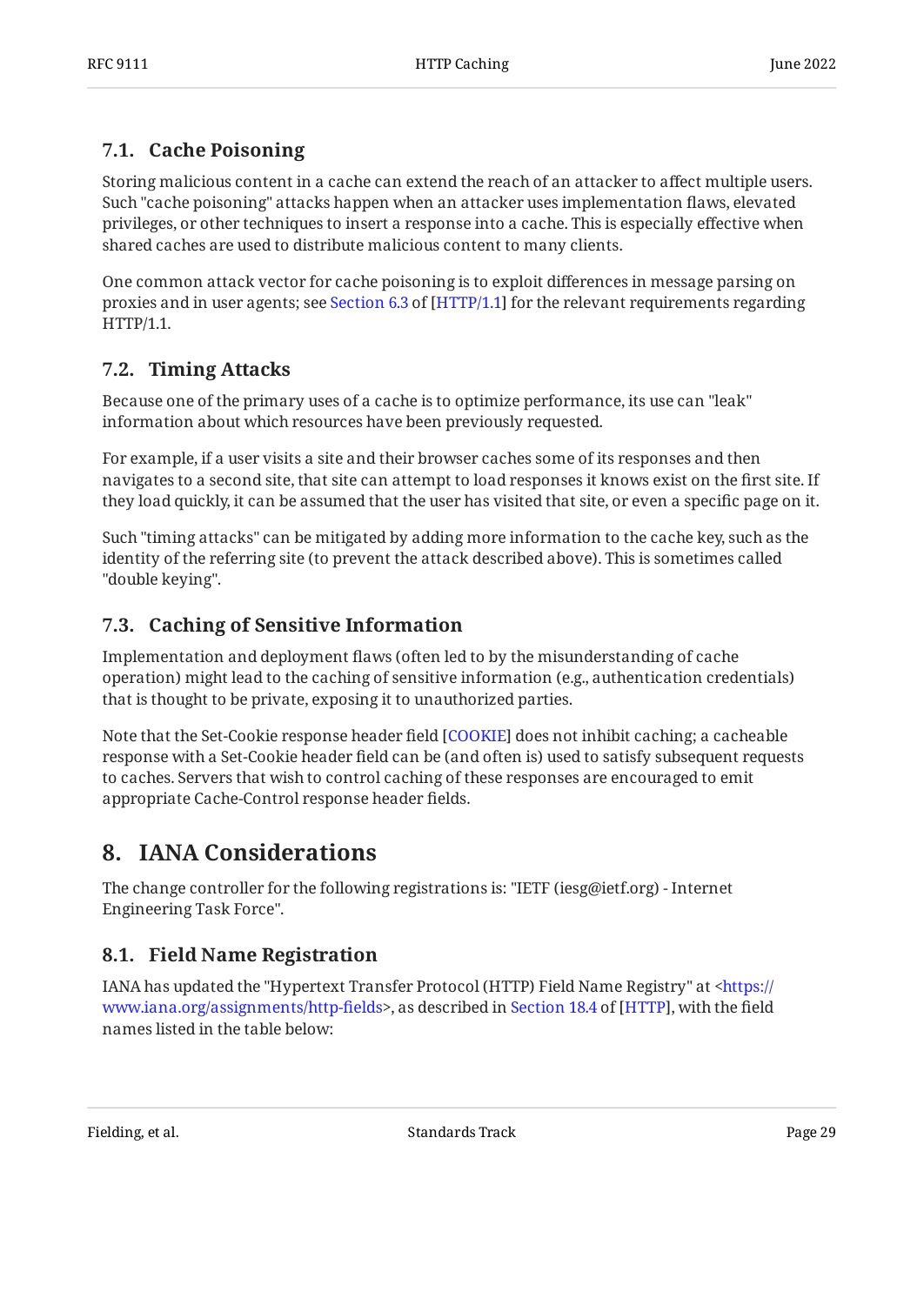<span id="page-29-1"></span>

| <b>Field Name</b> | <b>Status</b> | <b>Section</b> | <b>Comments</b> |
|-------------------|---------------|----------------|-----------------|
| Age               | permanent     | 5.1            |                 |
| Cache-Control     | permanent     | 5.2            |                 |
| Expires           | permanent     | 5.3            |                 |
| Pragma            | deprecated    | 5.4            |                 |
| Warning           | obsoleted     | 5.5            |                 |
| Table 1           |               |                |                 |

# <span id="page-29-0"></span>**[8.2. Cache Directive Registration](#page-29-0)**

IANA has updated the "Hypertext Transfer Protocol (HTTP) Cache Directive Registry" at [<https://](https://www.iana.org/assignments/http-cache-directives) www.iana.org/assignments/http-cache-directives> with the registration procedure per [Section](#page-25-0) [5.2.4](#page-25-0) and the cache directive names summarized in the table below.

<span id="page-29-2"></span>

| <b>Cache Directive</b> | <b>Section</b>   |  |
|------------------------|------------------|--|
| max-age                | 5.2.1.1, 5.2.2.1 |  |
| max-stale              | 5.2.1.2          |  |
| min-fresh              | 5.2.1.3          |  |
| must-revalidate        | 5.2.2.2          |  |
| must-understand        | 5.2.2.3          |  |
| no-cache               | 5.2.1.4, 5.2.2.4 |  |
| no-store               | 5.2.1.5, 5.2.2.5 |  |
| no-transform           | 5.2.1.6, 5.2.2.6 |  |
| only-if-cached         | 5.2.1.7          |  |
| private                | 5.2.2.7          |  |
| proxy-revalidate       | 5.2.2.8          |  |
| public                 | 5.2.2.9          |  |
| s-maxage               | 5.2.2.10         |  |

*[Table 2](#page-29-2)*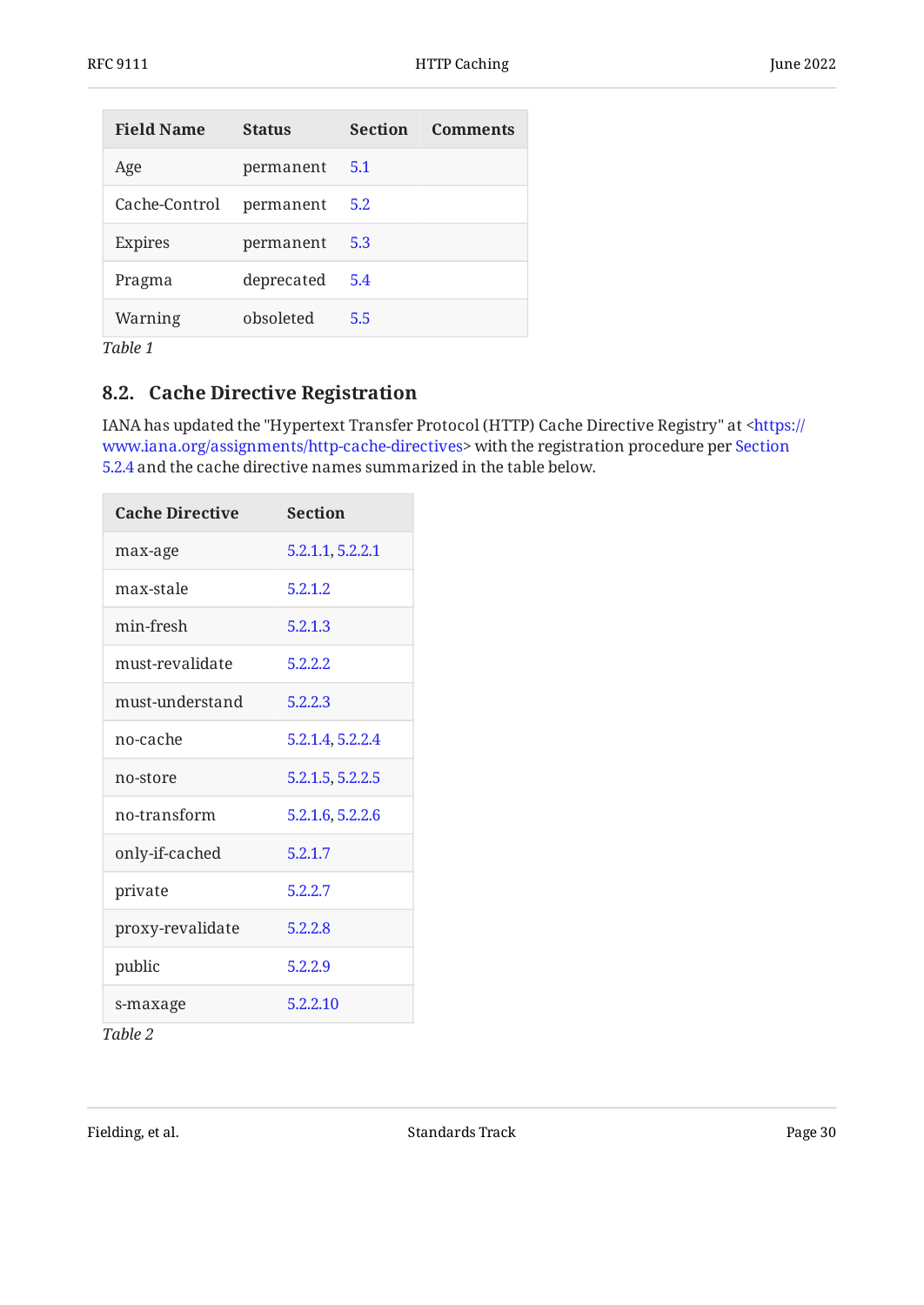# <span id="page-30-0"></span>**[8.3. Warn Code Registry](#page-30-0)**

IANA has added the following note to the "Hypertext Transfer Protocol (HTTP) Warn Codes" registry at <https://www.iana.org/assignments/http-warn-codes> stating that "Warning" has been obsoleted:

The Warning header field (and the warn codes that it uses) has been obsoleted for HTTP per [RFC9111].

# <span id="page-30-2"></span><span id="page-30-1"></span>**[9. References](#page-30-1)**

## <span id="page-30-4"></span>**[9.1. Normative References](#page-30-2)**

- **[HTTP]** Fielding, R., Ed., Nottingham, M., Ed., and J. Reschke, Ed., "HTTP Semantics", STD 97, RFC 9110, DOI 10.17487/RFC9110, June 2022, [<https://www.rfc-editor.org/info/](https://www.rfc-editor.org/info/rfc9110) . [rfc9110](https://www.rfc-editor.org/info/rfc9110)>
- <span id="page-30-5"></span>**[RFC2119]** Bradner, S., "Key words for use in RFCs to Indicate Requirement Levels", BCP 14, RFC 2119, DOI 10.17487/RFC2119, March 1997, [<https://www.rfc-editor.org/info/](https://www.rfc-editor.org/info/rfc2119) . [rfc2119](https://www.rfc-editor.org/info/rfc2119)>
- <span id="page-30-7"></span>**[RFC5234]** Crocker, D., Ed. and P. Overell, "Augmented BNF for Syntax Specifications: ABNF", STD 68, RFC 5234, DOI 10.17487/RFC5234, January 2008, <[https://www.rfc-](https://www.rfc-editor.org/info/rfc5234). [editor.org/info/rfc5234](https://www.rfc-editor.org/info/rfc5234)>
- <span id="page-30-8"></span>**[RFC7405]** Kyzivat, P., "Case-Sensitive String Support in ABNF", RFC 7405, DOI 10.17487/ RFC7405, December 2014, [<https://www.rfc-editor.org/info/rfc7405>](https://www.rfc-editor.org/info/rfc7405).
- <span id="page-30-6"></span>**[RFC8174]** Leiba, B., "Ambiguity of Uppercase vs Lowercase in RFC 2119 Key Words", BCP 14, RFC 8174, DOI 10.17487/RFC8174, May 2017, <[https://www.rfc-editor.org/info/](https://www.rfc-editor.org/info/rfc8174) . [rfc8174](https://www.rfc-editor.org/info/rfc8174)>

# <span id="page-30-3"></span>**[9.2. Informative References](#page-30-3)**

- <span id="page-30-11"></span>**[COOKIE]** Barth, A., "HTTP State Management Mechanism", RFC 6265, DOI 10.17487/ RFC6265, April 2011, [<https://www.rfc-editor.org/info/rfc6265](https://www.rfc-editor.org/info/rfc6265)>.
- <span id="page-30-10"></span>**[HTTP/1.1]** Fielding, R., Ed., Nottingham, M., Ed., and J. Reschke, Ed., "HTTP/1.1", STD 99, RFC 9112, DOI 10.17487/RFC9112, June 2022, [<https://www.rfc-editor.org/info/rfc9112](https://www.rfc-editor.org/info/rfc9112)>.
- <span id="page-30-9"></span>**[RFC2616]** Fielding, R., Gettys, J., Mogul, J., Frystyk, H., Masinter, L., Leach, P., and T. Berners-Lee, "Hypertext Transfer Protocol -- HTTP/1.1", RFC 2616, DOI 10.17487/RFC2616, June 1999, <https://www.rfc-editor.org/info/rfc2616>.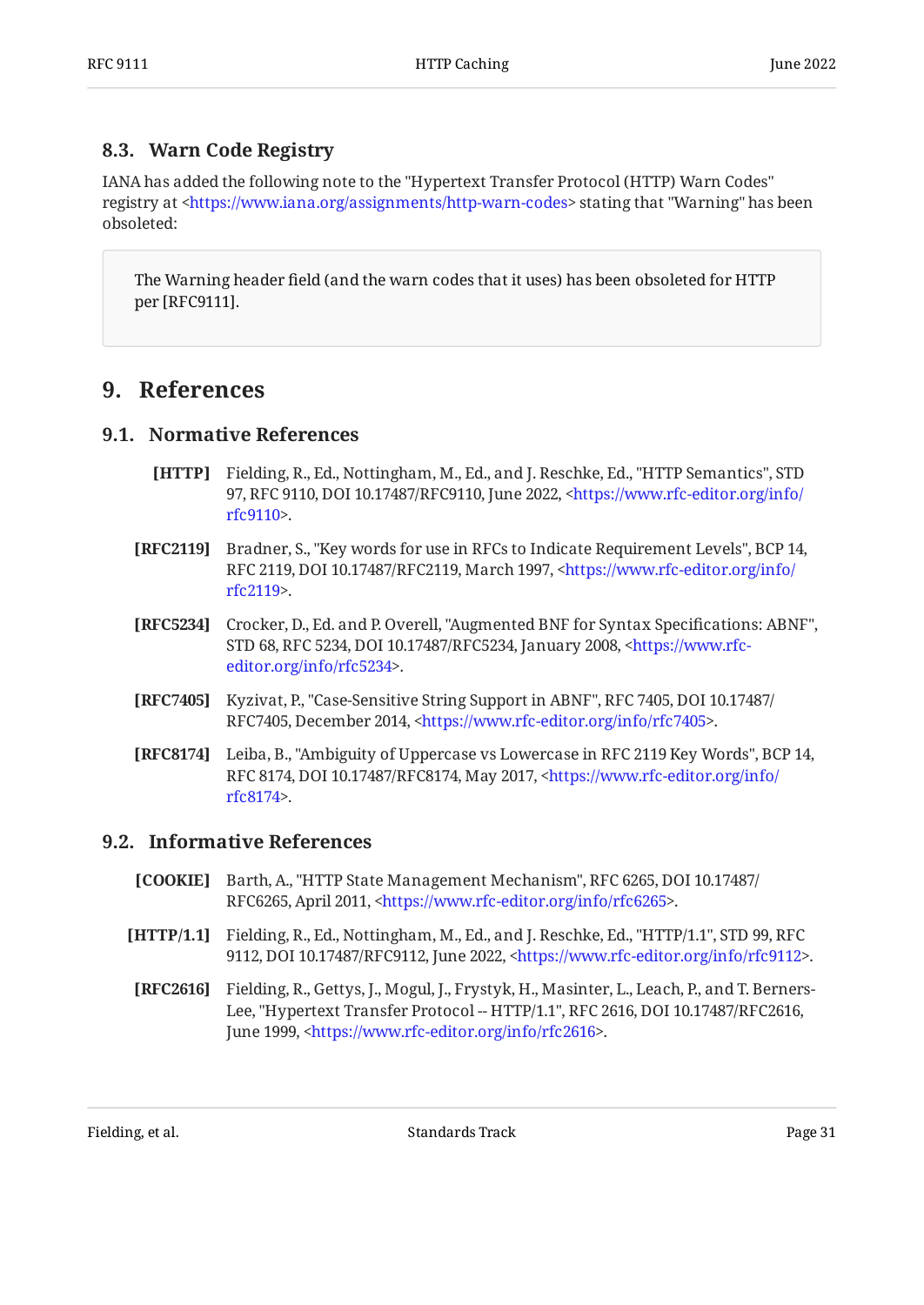<span id="page-31-3"></span><span id="page-31-2"></span>

| [RFC5861]        | Nottingham, M., "HTTP Cache-Control Extensions for Stale Content", RFC 5861,<br>DOI 10.17487/RFC5861, May 2010, <https: info="" rfc5861="" www.rfc-editor.org="">.</https:>                                                  |
|------------------|------------------------------------------------------------------------------------------------------------------------------------------------------------------------------------------------------------------------------|
| [RFC7234]        | Fielding, R., Ed., Nottingham, M., Ed., and J. Reschke, Ed., "Hypertext Transfer<br>Protocol (HTTP/1.1): Caching", RFC 7234, DOI 10.17487/RFC7234, June 2014,<br><https: info="" rfc7234="" www.rfc-editor.org="">.</https:> |
| <b>[RFC8126]</b> | Cotton, M., Leiba, B., and T. Narten, "Guidelines for Writing an IANA<br>Considerations Section in RFCs", BCP 26, RFC 8126, DOI 10.17487/RFC8126, June<br>2017, <https: info="" rfc8126="" www.rfc-editor.org="">.</https:>  |

# <span id="page-31-4"></span><span id="page-31-0"></span>**[Appendix A. Collected ABNF](#page-31-0)**

In the collected ABNF below, list rules are expanded per [Section 5.6.1](https://www.rfc-editor.org/rfc/rfc9110#section-5.6.1) of [\[HTTP](#page-30-4)].

```
Age = delta-seconds
Cache-Control = [ cache-directive *( OWS "," OWS cache-directive ) ]
Expires = HTTP-date
HTTP-date = <HTTP-date, see [HTTP], Section 5.6.7>
OWS = <OWS, see [HTTP], Section 5.6.3>
cache-directive = token [ "=" ( token / quoted-string ) ]
delta-seconds = 1*DIGIT
field-name = <field-name, see [HTTP], Section 5.1>
quoted-string = <quoted-string, see [HTTP], Section 5.6.4>
token = <token, see [HTTP], Section 5.6.2>
```
# <span id="page-31-1"></span>**[Appendix B. Changes from RFC 7234](#page-31-1)**

Handling of duplicate and conflicting cache directives has been clarified. ([Section 4.2.1\)](#page-12-0)

Cache invalidation of the URIs in the Location and Content-Location header fields is no longer required but is still allowed. ([Section 4.4\)](#page-18-0)

Cache invalidation of the URIs in the Location and Content-Location header fields is disallowed when the origin is different; previously, it was the host. ([Section 4.4\)](#page-18-0)

Handling invalid and multiple Age header field values has been clarified. [\(Section 5.1](#page-18-2))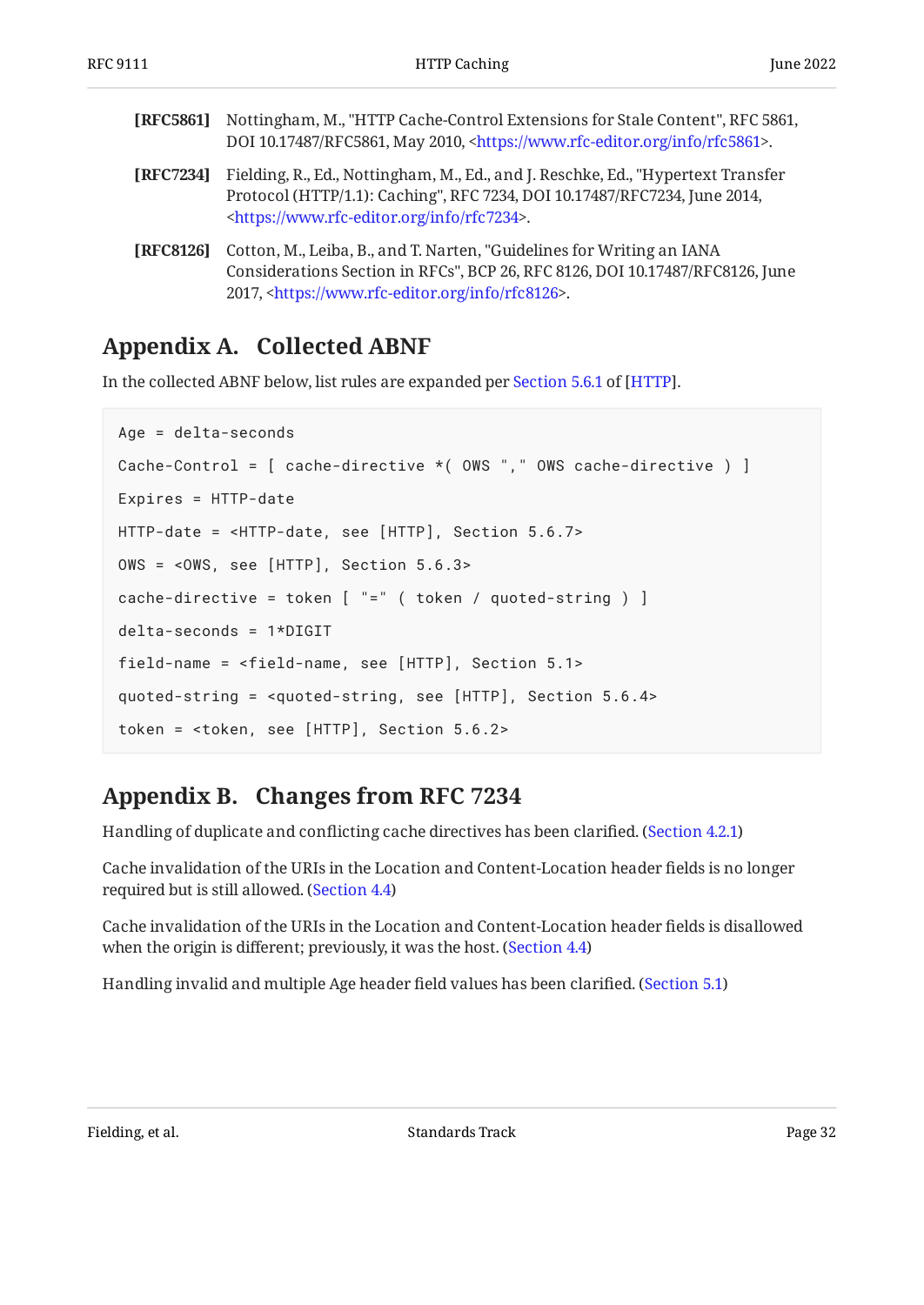Some cache directives defined by this specification now have stronger prohibitions against generating the quoted form of their values, since this has been found to create interoperability problems. Consumers of extension cache directives are no longer required to accept both token and quoted-string forms, but they still need to parse them properly for unknown extensions. ([Section 5.2\)](#page-19-0)

The public and private cache directives were clarified, so that they do not make responses reusable under any condition. [\(Section 5.2.2](#page-21-2))

The must-understand cache directive was introduced; caches are no longer required to understand the semantics of new response status codes unless it is present. ([Section 5.2.2.3\)](#page-22-0)

The Warning response header was obsoleted. Much of the information supported by Warning could be gleaned by examining the response, and the remaining information -- although potentially useful -- was entirely advisory. In practice, Warning was not added by caches or intermediaries. ([Section 5.5\)](#page-26-1)

# <span id="page-32-0"></span>**[Acknowledgements](#page-32-0)**

<span id="page-32-1"></span>See Appendix "Acknowledgements" of [HTTP], which applies to this document as well.

# **[Index](#page-32-1)**

## [A](#page-32-2) [C](#page-32-3) [E](#page-32-4) [F](#page-32-5) [G](#page-33-0) [H](#page-33-1) [M](#page-33-2) [N](#page-33-3) [O](#page-33-4) [P](#page-33-5) [S](#page-34-1) [V](#page-34-2) [W](#page-34-3)

```
age
Section 4.2
    Age header field
Section 5.1
    cache
Section 1
    cache key
Section 2; Section 2
    Cache-Control header field
Section 5.2
    collapsed requests
Section 4
    Expires header field
Section 5.3
    explicit expiration time
Section 4.2
    Fields
       Age
Section 5.1; Section 5.1
       Cache-Control
Section 5.2
       Expires
Section 5.3; Section 5.3
A
C}E
F
```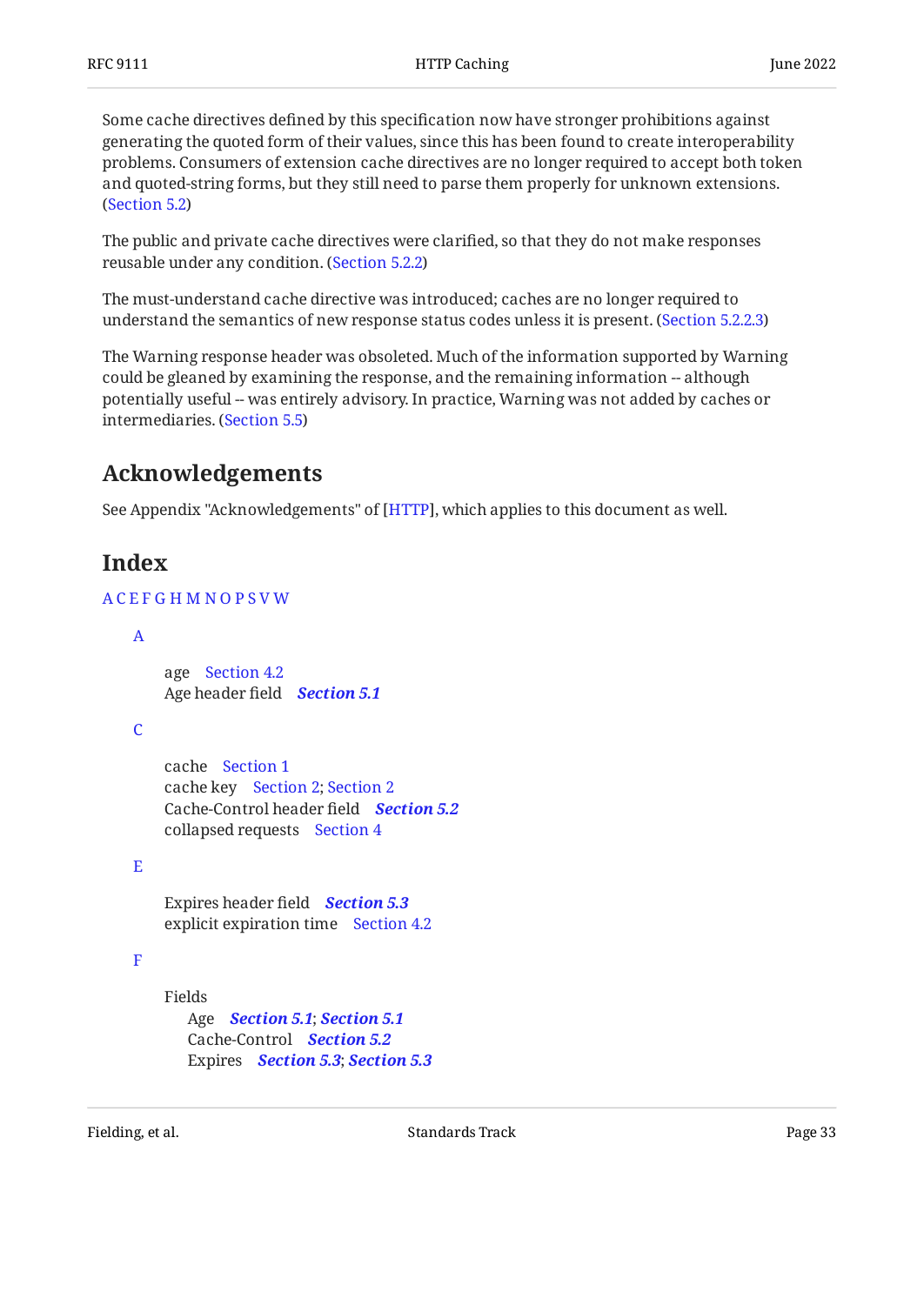Pragma *[Section 5.4](#page-26-0)*; *[Section 5.4](#page-26-0)* Warning *[Section 5.5](#page-26-1)* fresh [Section 4.2](#page-10-1) freshness lifetime [Section 4.2](#page-10-1)

#### <span id="page-33-0"></span>[G](#page-33-0)

Grammar Age *[Section 5.1](#page-18-2)* Cache-Control *[Section 5.2](#page-19-0)* DIGIT *[Section 1.2](#page-4-1)* Expires *[Section 5.3](#page-25-1)* cache-directive *[Section 5.2](#page-19-0)* delta-seconds *[Section 1.2.2](#page-5-0)*

#### <span id="page-33-1"></span>[H](#page-33-1)

Header Fields Age *[Section 5.1](#page-18-2)*; *[Section 5.1](#page-18-2)* Cache-Control *[Section 5.2](#page-19-0)* Expires *[Section 5.3](#page-25-1)*; *[Section 5.3](#page-25-1)* Pragma *[Section 5.4](#page-26-0)*; *[Section 5.4](#page-26-0)* Warning *[Section 5.5](#page-26-1)* heuristic expiration time [Section 4.2](#page-10-1) heuristically cacheable [Section 4.2.2](#page-12-1)

#### <span id="page-33-2"></span>[M](#page-33-2)

max-age (cache directive) *[Section 5.2.1.1](#page-19-2)*; *[Section 5.2.2.1](#page-21-3)* max-stale (cache directive) *[Section 5.2.1.2](#page-20-0)* min-fresh (cache directive) *[Section 5.2.1.3](#page-20-1)* must-revalidate (cache directive) *[Section 5.2.2.2](#page-21-4)* must-understand (cache directive) *[Section 5.2.2.3](#page-22-0)*

### <span id="page-33-3"></span>[N](#page-33-3)

no-cache (cache directive) *[Section 5.2.1.4](#page-20-2)*; *[Section 5.2.2.4](#page-22-1)* no-store (cache directive) *[Section 5.2.1.5](#page-20-3)*; *[Section 5.2.2.5](#page-22-2)* no-transform (cache directive) *[Section 5.2.1.6](#page-21-0)*; *[Section 5.2.2.6](#page-23-0)*

## <span id="page-33-4"></span>[O](#page-33-4)

only-if-cached (cache directive) *[Section 5.2.1.7](#page-21-1)*

### <span id="page-33-5"></span>[P](#page-33-5)

Pragma header field *[Section 5.4](#page-26-0)* private (cache directive) *[Section 5.2.2.7](#page-23-1)* private cache [Section 1](#page-3-0)